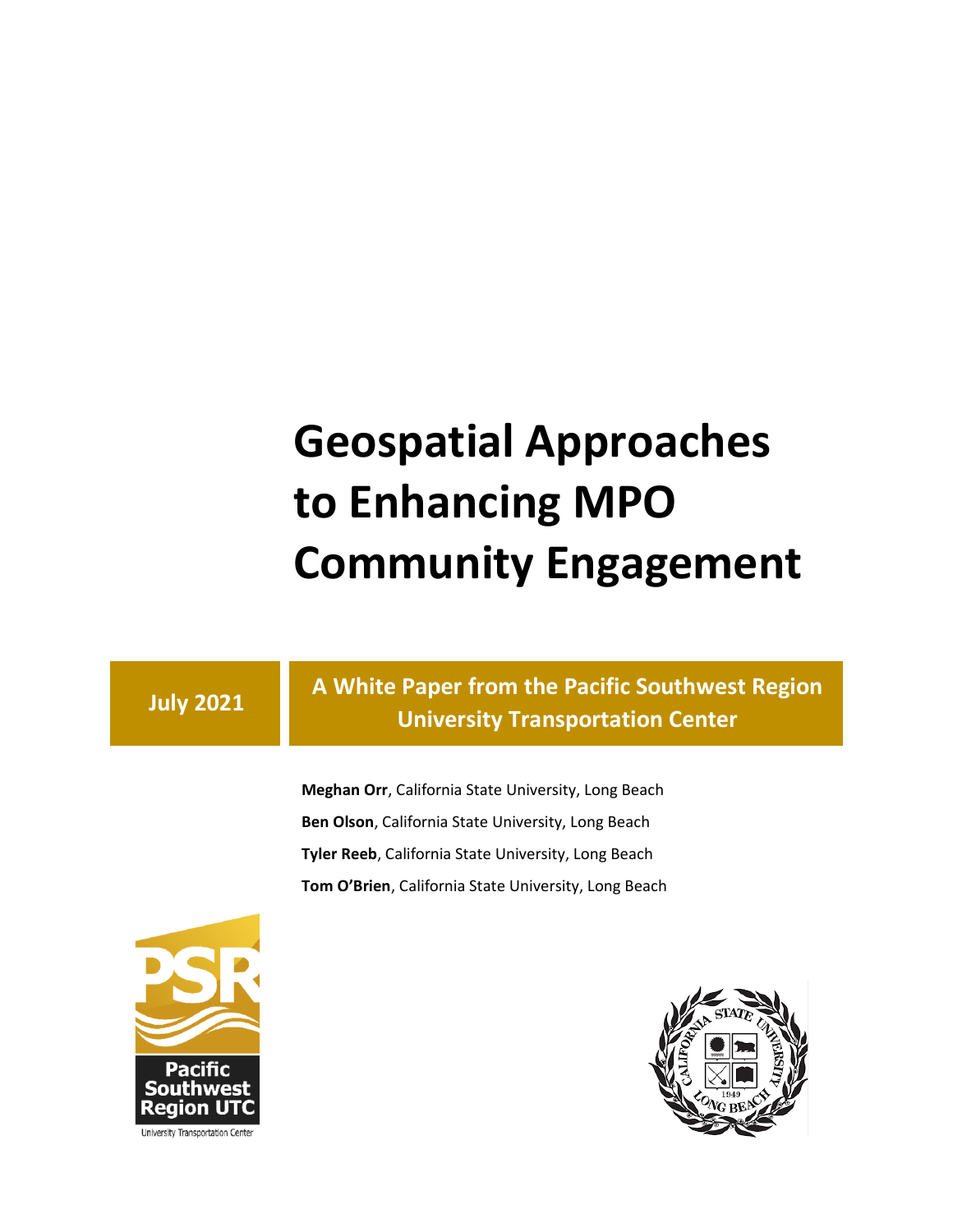#### **1. Report No.** PSR-20-SP98 **2. Government Accession No.** N/A **3. Recipient's Catalog No.** N/A **4. Title and Subtitle** Geospatial Approaches to Enhancing MPO Community Engagement **5. Report Date** July 2021 **6. Performing Organization Code**  N/A **7. Author(s)** Meghan Orr, https://orcid.org/0000-0002-0134-9445 Ben Olson, https://orcid.org/0000-0002-2991-4020 Tyler Reeb Tom O'Brien, https://orcid.org/0000-0002-6518-0263 **8. Performing Organization Report No.**  PSR-20-SP98 **9. Performing Organization Name and Address** METRANS Transportation Consortium University of Southern California 650 Childs Way, RGL 216 Los Angeles, CA 90089-0626 **10. Work Unit No.** N/A **11. Contract or Grant No.** USDOT Grant 69A3551747109 **12. Sponsoring Agency Name and Address** U.S. Department of Transportation Office of the Assistant Secretary for Research and Technology 1200 New Jersey Avenue, SE, Washington, DC 20590 **13. Type of Report and Period Covered** Final report (Jan. 2020 – Jan. 2021) **14. Sponsoring Agency Code** USDOT OST-R **15. Supplementary Notes** Project webpage: https://www.metrans.org/research/geospatial-approaches-to-enhancing-mpo-community-engagement

#### **TECHNICAL REPORT DOCUMENTATION PAGE**

#### **16. Abstract**

Metropolitan planning organizations are responsible for overseeing urban planning in every major urban region in the country. In recent years the importance of building engagement with constituents to create more equitable and inclusive urban planning models has become a heightened priority. This white paper explored the benefits and best practices that would be needed to incorporate Geographic Information System (GIS) data visualizations into MPO outreach plans to further this goal. Key considerations included legal outreach requirements, current outreach goals, and implementation of GIS-based outreach. The researchers found that GIS data visualizations contain many elements that support and promote outreach that meets legal standards of the California Brown Act as well as federal ADA and Civil Rights requirements. Furthermore, GIS data visualizations offer unique opportunities for MPOs and constituents to engage in collaborative dialogues where MPOs can both disseminate information and collect constituent opinions and data in both synchronous and asynchronous manners. Recommendations for the incorporation of GIS data visualizations in MPO outreach plans include building cross-departmental collaboration between GIS teams, project leads, and outreach teams; leveraging existing relationships with stakeholders and community organizations especially among hard-to-reach communities; and increasing and developing social media engagement with constituents.

| 17. Key Words                                                                     |                                           | <b>18. Distribution Statement</b> |                  |           |
|-----------------------------------------------------------------------------------|-------------------------------------------|-----------------------------------|------------------|-----------|
| MPO, urban planning, Geographic Information System (GIS), equity<br>and inclusion |                                           | No restrictions.                  |                  |           |
| 19. Security Classif. (of this report)                                            | 20. Security Classif. (of this page)      |                                   | 21. No. of Pages | 22. Price |
| Unclassified                                                                      | Unclassified                              |                                   | 26               | N/A       |
| Form DOT F 1700.7 (8-72)                                                          | Reproduction of completed page authorized |                                   |                  |           |

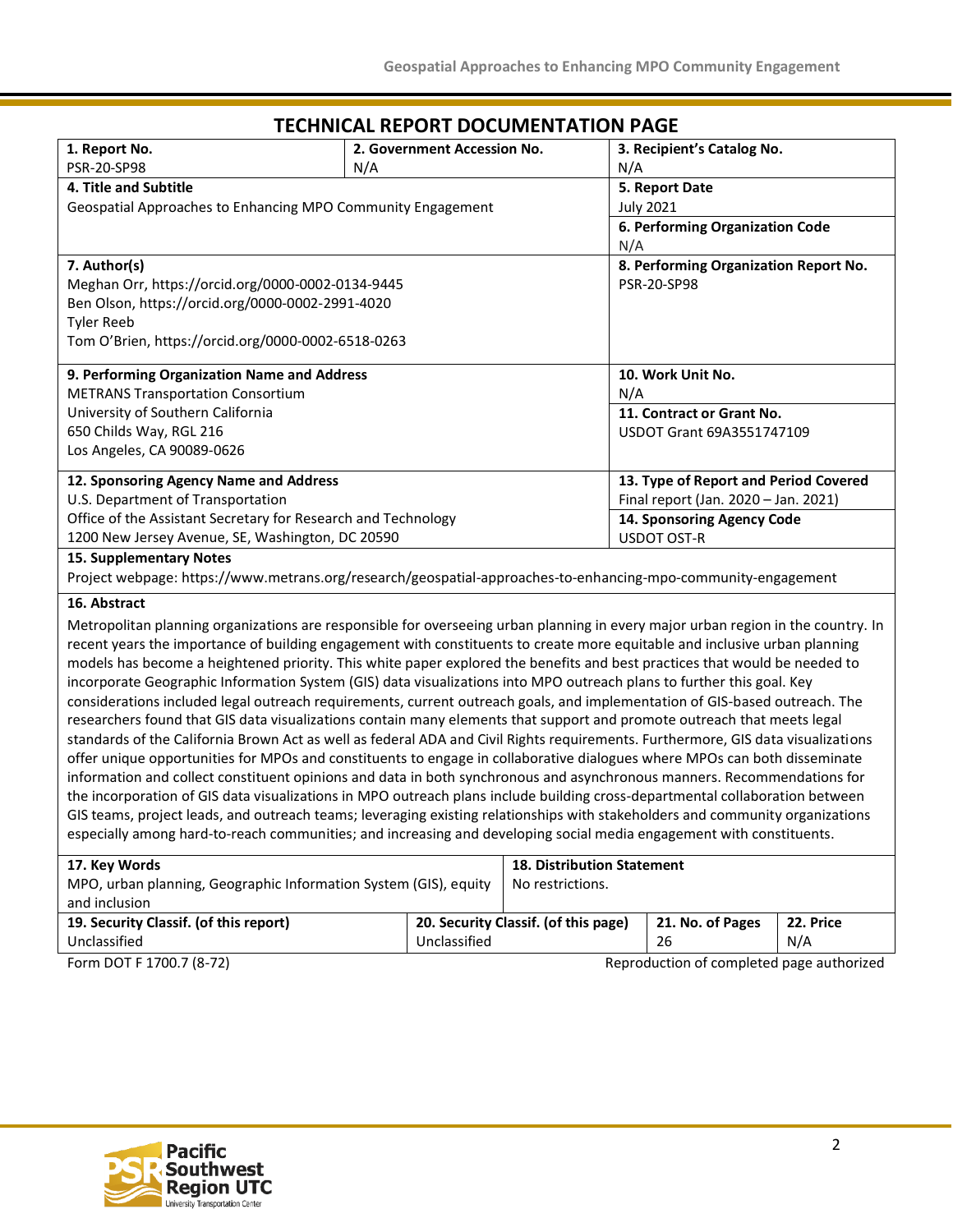### Contents

| Facilitating Representative Government Through GIS Data Visualization  9 |
|--------------------------------------------------------------------------|
|                                                                          |
|                                                                          |
|                                                                          |
|                                                                          |
|                                                                          |
|                                                                          |
|                                                                          |
|                                                                          |
|                                                                          |
|                                                                          |
|                                                                          |
|                                                                          |
|                                                                          |
|                                                                          |

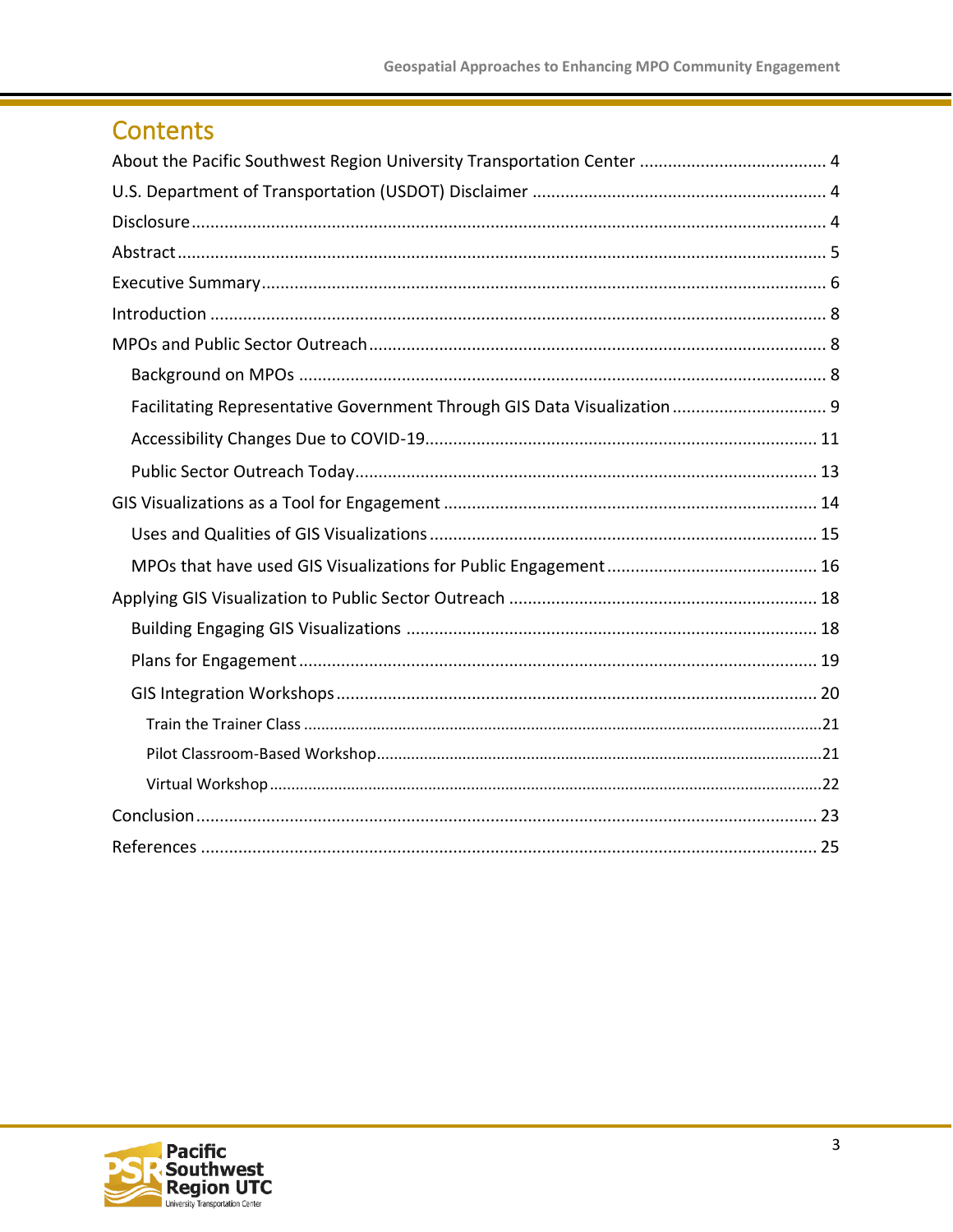### <span id="page-3-0"></span>**About the Pacific Southwest Region University Transportation Center**

The Pacific Southwest Region University Transportation Center (UTC) is the Region 9 University Transportation Center funded under the US Department of Transportation's University Transportation Centers Program. Established in 2016, the Pacific Southwest Region UTC (PSR) is led by the University of Southern California and includes seven partners: Long Beach State University; University of California, Davis; University of California, Irvine; University of California, Los Angeles; University of Hawaii; Northern Arizona University; Pima Community College.

The Pacific Southwest Region UTC conducts an integrated, multidisciplinary program of research, education and technology transfer aimed at *improving the mobility of people and goods throughout the region.* Our program is organized around four themes: 1) technology to address transportation problems and improve mobility; 2) improving mobility for vulnerable populations; 3) Improving resilience and protecting the environment; and 4) managing mobility in high growth areas.

### <span id="page-3-1"></span>**U.S. Department of Transportation (USDOT) Disclaimer**

The contents of this report reflect the views of the authors, who are responsible for the facts and the accuracy of the information presented herein. This document is disseminated in the interest of information exchange. The report is funded by a grant from the U.S. Department of Transportation's University Transportation Centers Program. However, the U.S. Government assumes no liability for the contents or use thereof.

### <span id="page-3-2"></span>**Disclosure**

<span id="page-3-3"></span>Principal Investigator, Co-Principal Investigators, others, conducted this research titled, "Geospatial Approaches to Enhancing MPO Community Engagement" at California State University, Long Beach. The research took place from 10/1/2019 to 8/31/2021 and was funded by a grant from the U.S. Department of Transportation through the University Transportation Center in the amount of \$31,215. The research was conducted as part of the Pacific Southwest Region University Transportation Center research program.

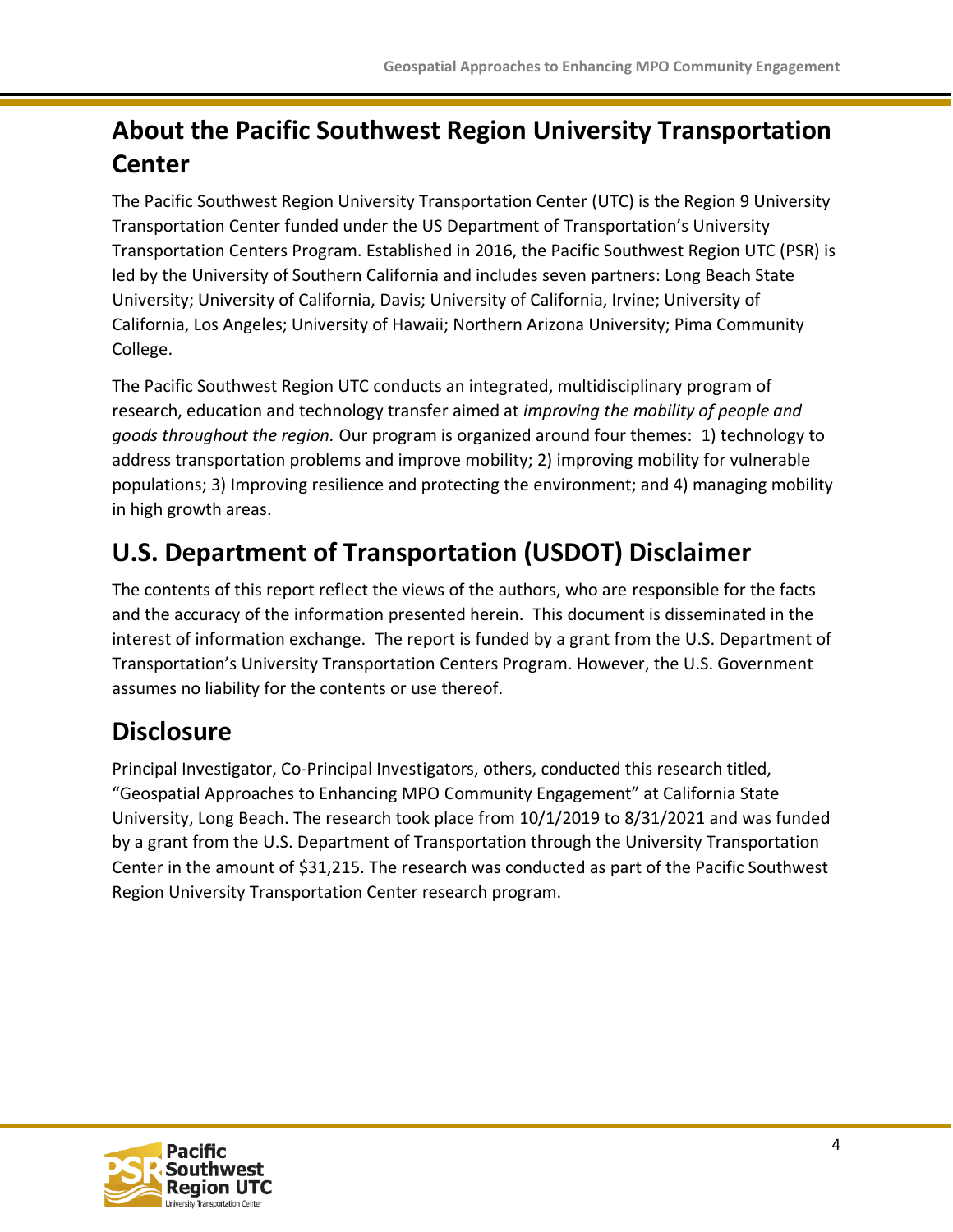### **Abstract**

Metropolitan planning organizations are responsible for overseeing urban planning in every major urban region in the country. In recent years the importance of building engagement with constituents to create more equitable and inclusive urban planning models has become a heightened priority. This white paper explored the benefits and best practices that would be needed to incorporate Geographic Information System (GIS) data visualizations into MPO outreach plans to further this goal. Key considerations included legal outreach requirements, current outreach goals, and implementation of GIS-based outreach. The researchers found that GIS data visualizations contain many elements that support and promote outreach that meets legal standards of the California Brown Act as well as federal ADA and Civil Rights requirements. Furthermore, GIS data visualizations offer unique opportunities for MPOs and constituents to engage in collaborative dialogues where MPOs can both disseminate information and collect constituent opinions and data in both synchronous and asynchronous manners. Recommendations for the incorporation of GIS data visualizations in MPO outreach plans include building cross-departmental collaboration between GIS teams, project leads, and outreach teams; leveraging existing relationships with stakeholders and community organizations especially among hard-to-reach communities; and increasing and developing social media engagement with constituents.

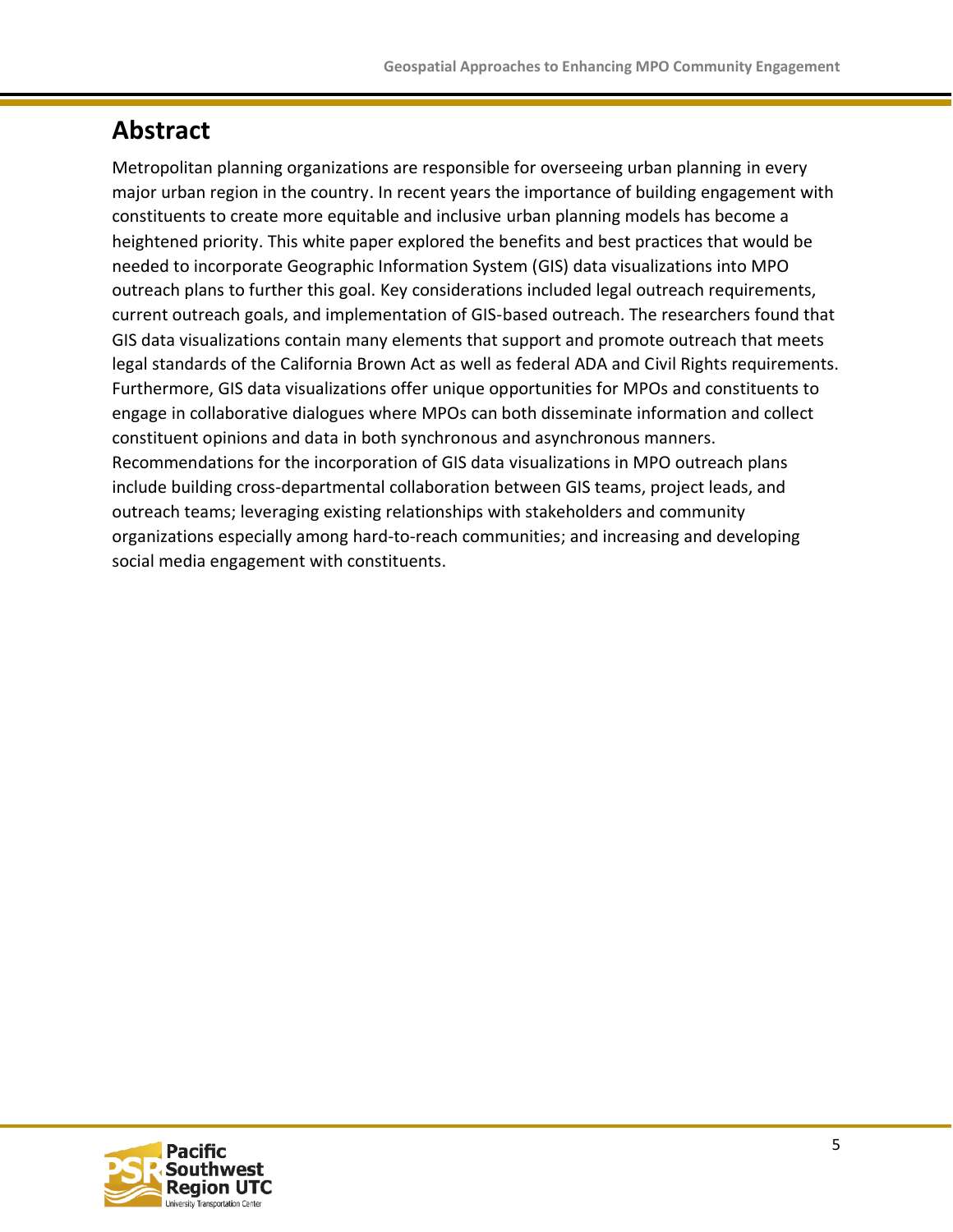## Geospatial Approaches to Enhancing MPO Community Engagement

### <span id="page-5-0"></span>**Executive Summary**

Metropolitan Planning Organizations, or MPOS are the primary regulatory bodies of urban planning in the U.S. They are responsible for coordination of transit and goods movement across urban regions, and as such respond to many different moving parts and discrete interests such as port and freight movement, public transit, highway development, and interest groups impacted by these plans. In recent years MPOs have expanded from not only overseeing goods and people movement but also regulation that seeks to account for the environmental impact of trade and transportation. While historically MPOs have always been legally required to communicate their plans to the public, increasingly MPOs are seeking to increase their communication and collaboration with the public and community stakeholders in an effort to plan for services in a way that is working more directly with the individuals most directly impacted by MPO decision-making, creating more equitable and inclusive urban planning.

When seeking to increase and improve communication, incorporating new or existing technology as a tool can create new forms of engagement that have previously been difficult to achieve. Current events including the COVID-19 pandemic have heightened the need for virtual and web-based outreach plans. Currently, GIS data is frequently used by MPOs to plan for projects, and they also release data to stakeholders when requested. Yet GIS has not been heavily explored as a tool to increase outreach with the public. As a widely used piece of technology in the industry, the research team sought to understand better how GIS data visualizations can support MPO outreach goals and methods to integrate GIS into MPO outreach efforts. Key findings included:

- GIS visualization programs are well-equipped to handle diverse language needs and thus may expand the range of constituent feedback while remaining in compliance with the Civil Rights Act
- GIS visualizations are accessible to users with disabilities
- GIS visualizations are easy to disseminate in both synchronous (i.e. during a Zoom meeting) and asynchronous (i.e. as a link on a website or in an email) formats
- GIS visualizations offer opportunities for MPOS to gather public data and opinions through surveys, comments, and public data input
- GIS visualizations have been used successfully as a part of outreach efforts in smaller MPOs across the country

Based on the findings from the development on this white paper, the researchers make the following recommendations for integrating GIS data visualizations into outreach plans:

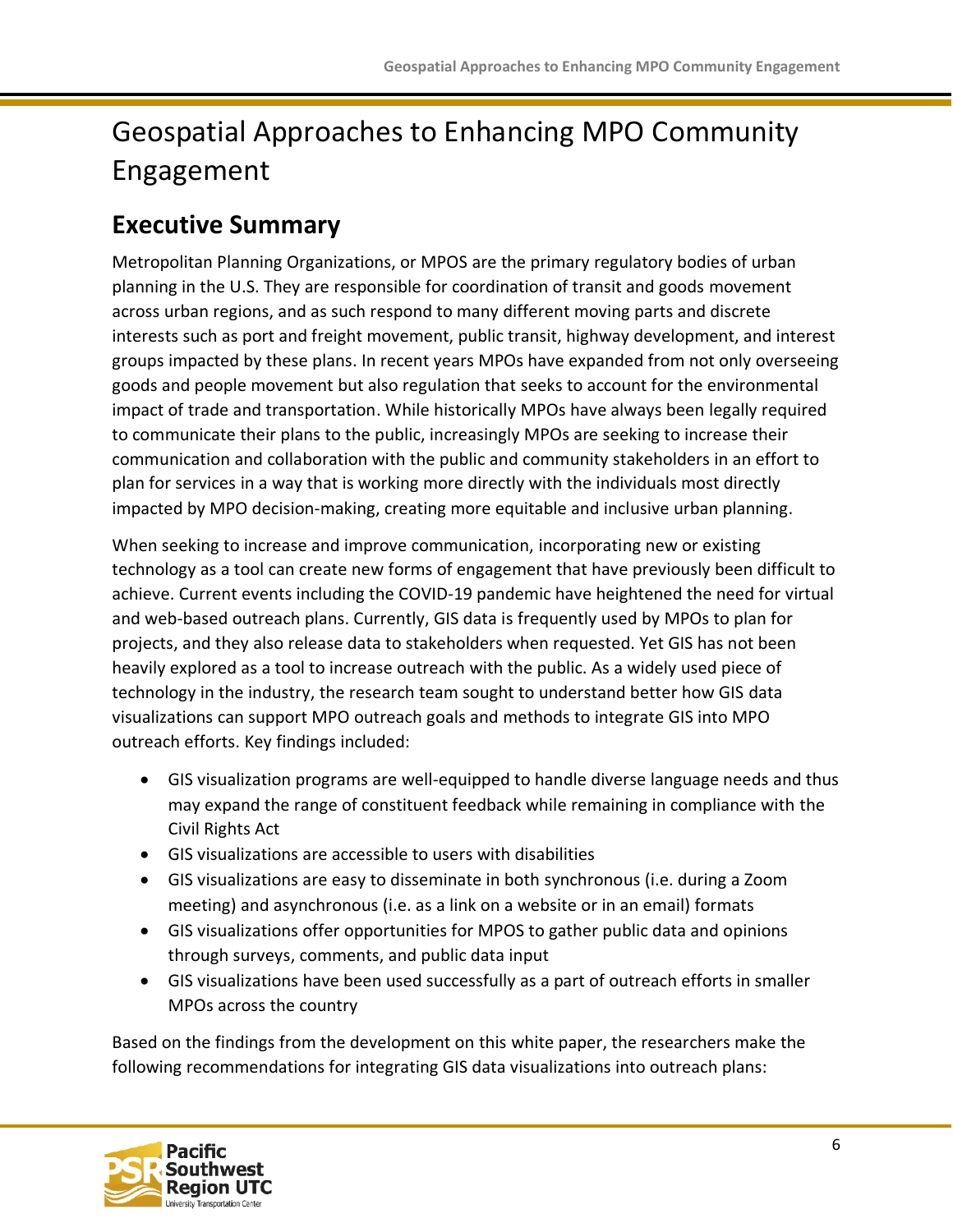- Include current GIS teams in discussions and trainings on outreach projects. Some larger MPOs have existing robust GIS teams, but their level of engagement with outreach appears to be minimal. Regardless, existing GIS fluency will be integral for creating visually appealing and user-friendly GIS outreach products.
- Build cross-departmental teamwork between project leads, outreach teams, and GIS teams at MPOs.
- Leverage existing relationships with stakeholders and community-based organizations, which may help with dissemination and collaborative data gathering from hard-to-reach constituents.
- Increase and more strongly develop social media platforms for outreach with communities. Many MPOs have only minimal social media usage, with little engagement from constituents or stakeholders. Increasing online engagement will be integral for expanding asynchronous GIS engagement.

The findings and recommendations from this white paper will be used to guide the development of a GIS course for both GIS specialists and public sector professionals, along with a workshop designed for local transportation agency representatives and MPO staffers from across the Pacific Southwest Region (PSR) University Transportation Center focus area, which includes California, Arizona, Nevada, Hawaii, Guam and the U.S. Pacific Islands Region.

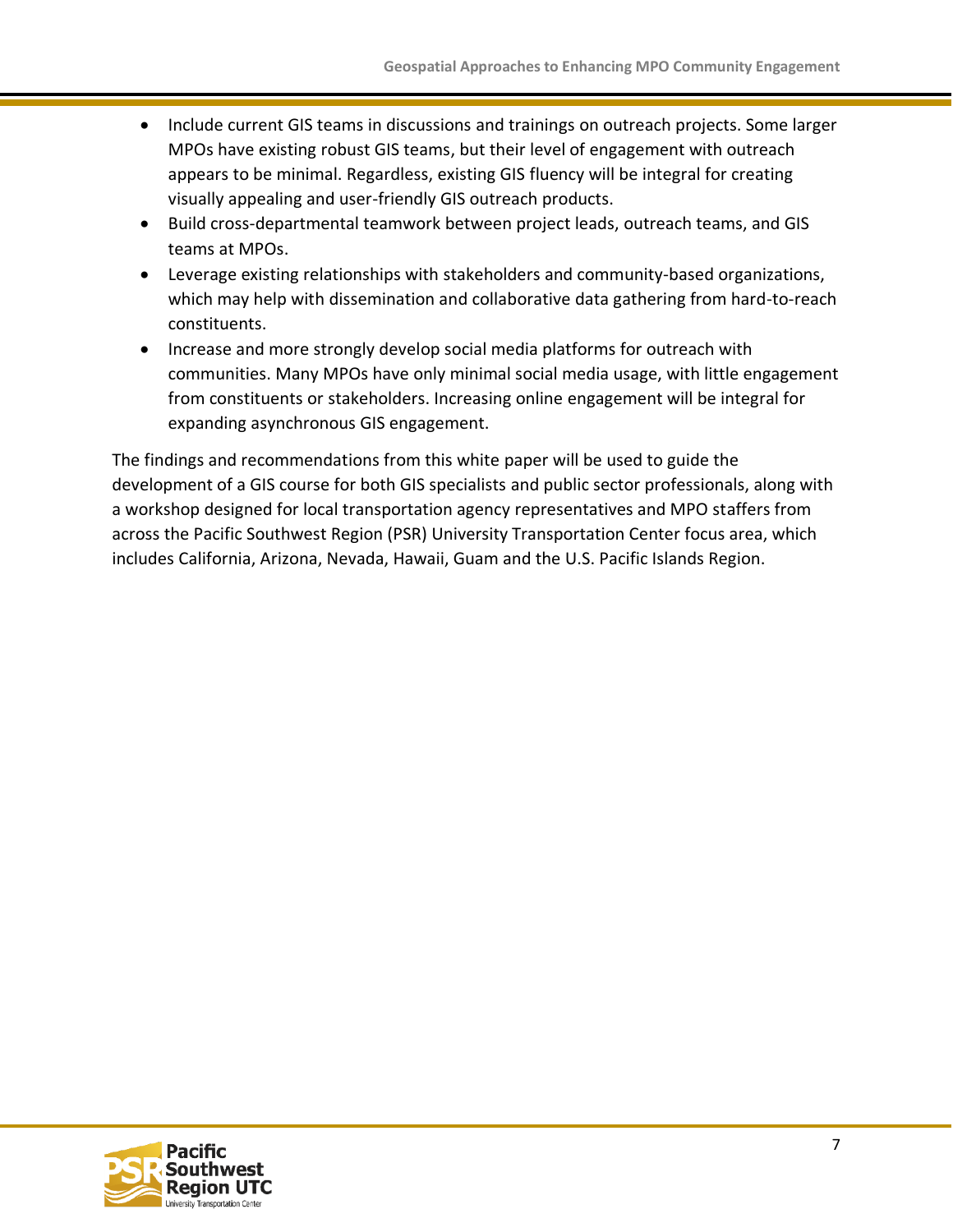### <span id="page-7-0"></span>**Introduction**

Policy and infrastructure impact individual lives in both big and small ways. Where we live, eat, play, and how we get there are all influenced by decisions made and plans developed by lawmakers, regulators, urban planners, and community leaders. Now more than ever, it is essential that constituent voices are heard and are part of decision-making processes to ensure that the unique needs of communities associated with every demographic are met in equitable and adaptable ways. With its ability to synthesize data and narrative together into a dynamic storytelling tool, geographic information systems (GIS) data visualizations such as StoryMaps, dashboards, and asset and enterprise planning applications are essential tools for leaders at municipal, regional, state, and national levels of government to open dialogues with the people most directly impacted by their decision making and planning. Integrating GIS visualizations into outreach methods by Metropolitan Planning Organizations (MPOs) will bring conversations about urban development into the geospatial paradigm and offer transformative opportunities for conversations and dialogue with constituents. This white paper will elucidate current best practices and make recommendations for incorporating GIS visualizations into MPO public sector outreach methods, which will guide development of a GIS course for both GIS specialists and public sector professionals, along with a workshop designed for local transportation agency representatives and MPO staffers from across the Pacific Southwest Region (PSR) University Transportation Center focus area, which includes California, Arizona, Nevada, Hawaii, Guam and the U.S. Pacific Islands Region.

### <span id="page-7-1"></span>**MPOs and Public Sector Outreach**

#### <span id="page-7-2"></span>Background on MPOs

In an increasingly urbanized country and world, large-scale planning is often needed to provide cohesive and thoughtful infrastructure that benefits constituents and stakeholders. Since the 1960s, federally funded MPOs have been the mainstay of city planning in the U.S. MPOs play a key role in evaluating available modes of transportation in a region and developing transportation plans that seek to efficiently move goods and people in a way that improves quality of life for residents. Over time, there has been increasing recognition of the direct relationship between mobility and carbon emissions, and as such MPOs have become increasingly responsible for maintaining air quality in their regions (1).

Each region in California has its own MPO and is responsible for the transportation management in its region. The Southern California Association of Governments, or SCAG, is the LA region's MPO and describe MPOs as such:

A Metropolitan Planning Organization is mandated by the federal government to develop plans for transportation, growth management, hazardous waste management and air quality. An MPO must have a "continuing, cooperative and comprehensive"

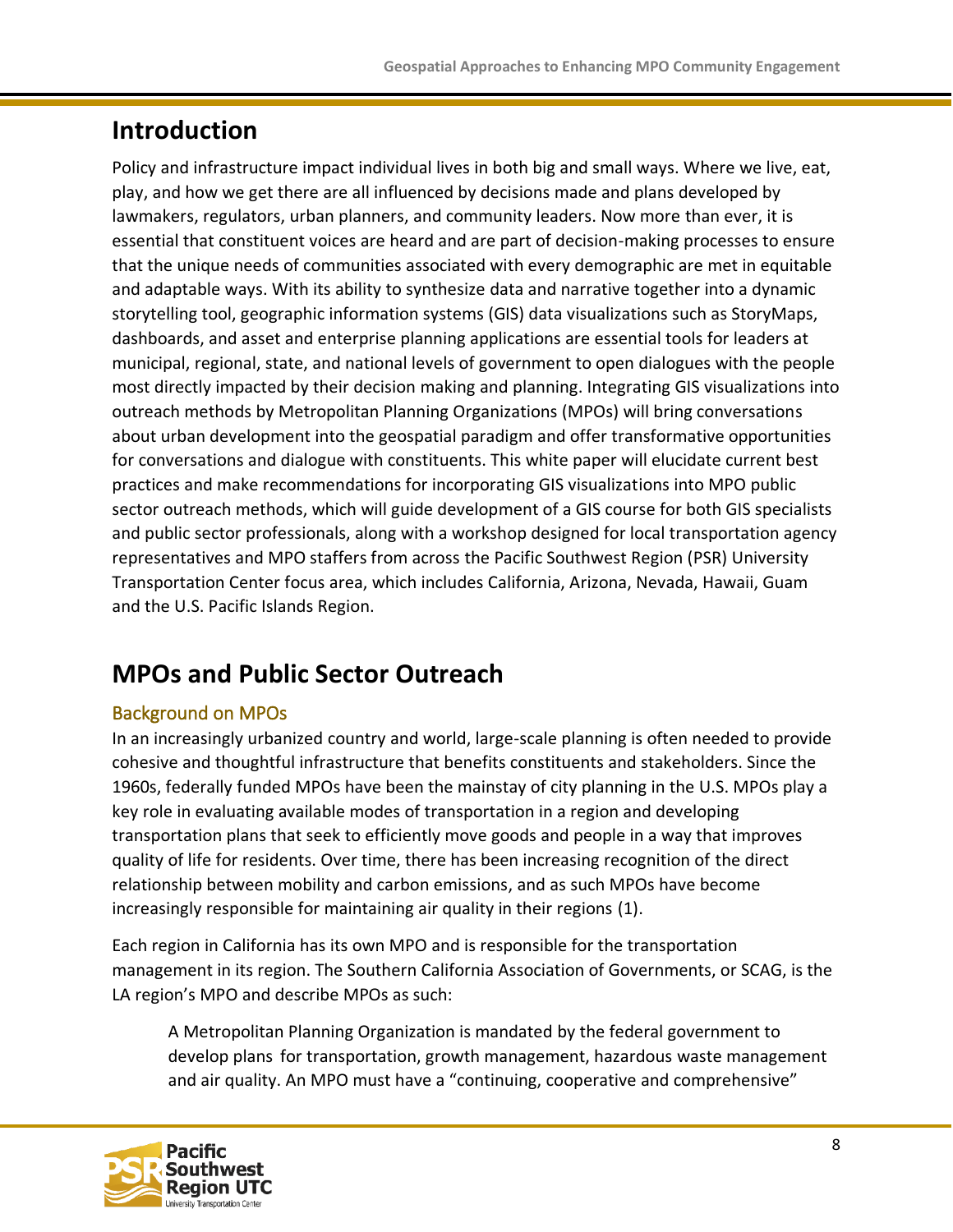transportation planning process that results in plans and programs consistent with the comprehensively planned development of its corresponding urbanized area (2).

SCAG, as the largest MPO in the country, representing 6 counties (Imperial, Los Angeles, Orange, Riverside, San Bernardino, and Ventura), has an enormous responsibility in overseeing the transportation and mobility issues of such a large land area encompassing 191 cities. Regional transportation agencies such as the LA County Metropolitan Transit Authority (LA Metro) report their transit plans to SCAG, while advocacy groups such as the California Transit Association (CTA) communicate their own objectives with MPOs, allowing them to coordinate competing interests and routes to best serve the greatest number of residents accordingly. Given the large land area and number of residents being served daily in each region, the division of labor between transit organizations being responsible for daily operations and shortterm planning, MPO coordination allows for better cooperation between the different layers of personal and goods transportation and long-term planning that occurs in such widely urban areas such as the LA Metro Area.

In recent years, MPOs in California have become increasingly involved in climate change and air-quality control (1). This has come about in large part because of bills such as AB 32 in 2006, which required greenhouse gas emissions to be returned to their pre-1990 levels by the year 2020 (3). For example, SCAG has recently begun developing a Regional Climate Adaptation Framework to better address how Southern Californian cities and communities prepare and cope with the inevitable impacts of climate change.

Given the large amount of responsibility and planning duties organized by MPOs and the direct impact that these policies have on residents' lives, open and ethical communication with constituents is of paramount importance. Transit, goods movement, and urban development affect people from all walks of life, and constituents have a right to be informed about decision making processes that governmental organizations are making, including how public money is being spent, and how city planning will impact their life. As such, MPOs have an ethical duty to conduct their business in an open manner that keeps the public informed of their activities and plans.

#### <span id="page-8-0"></span>Facilitating Representative Government Through GIS Data Visualization

Representative government is a core value at the foundation of American democracy. Beyond the ethical duty of governing bodies to communicate with constituents, laws like the Brown Act and other important federal and state legislation enshrine the legal duty of governing organizations to communicate effectively with constituents. Many of the laws governing open meetings were developed in response to growing concerns about secret meetings and backdoor dealings in the 1950s and 1960s. As a consistent leader on the national stage, California was an early adopter of public open meeting and accountability laws, colloquially known as Sunshine Laws, which included the passage of the Brown Act in 1953 (4).

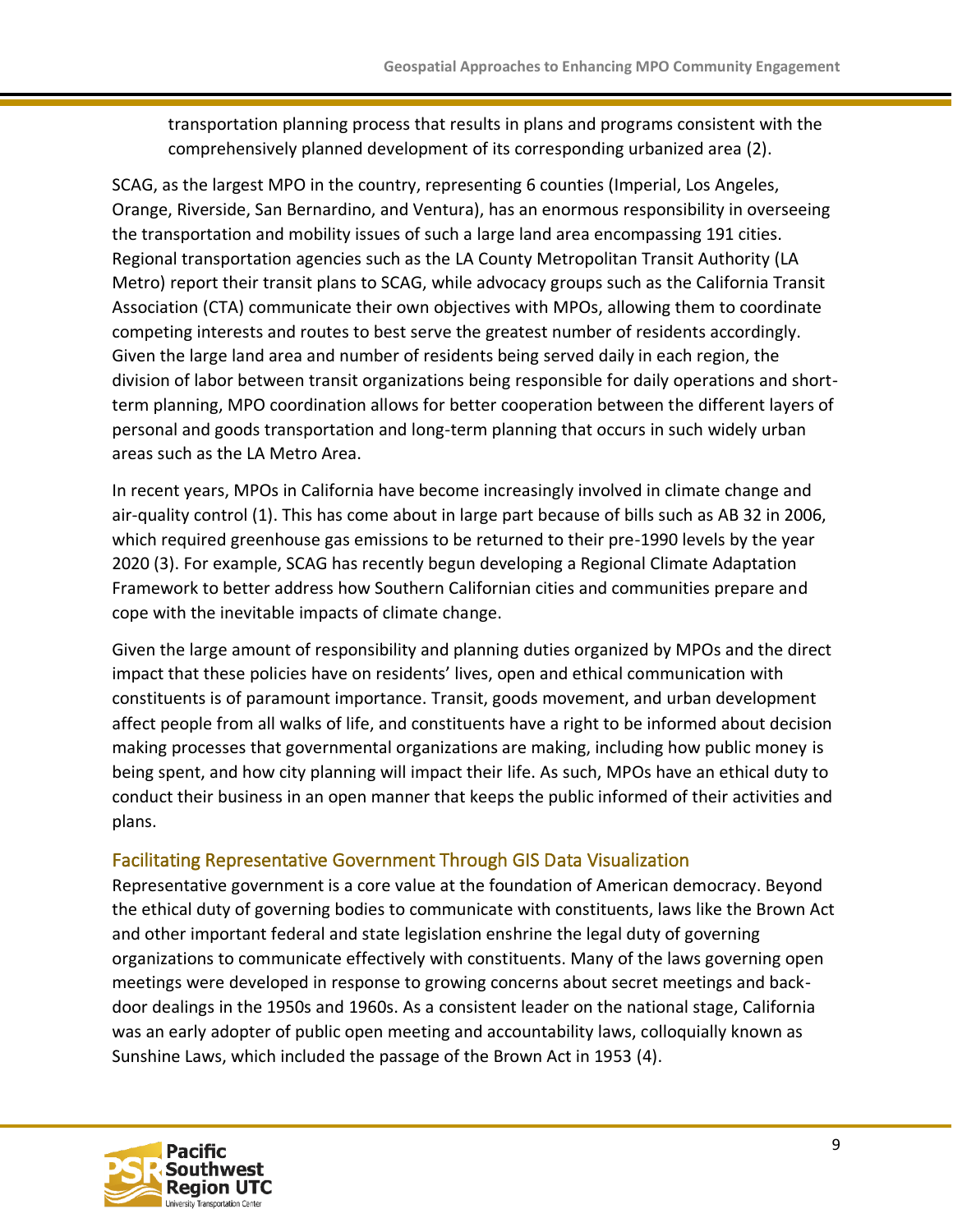The Brown Act provides a set of standards for open meetings and public communication for government-funded organizations, including MPOs. Under the Brown Act, most MPO meetings are required to be made public, with a minimum of a 72-hour notice for the location and agenda for the meeting. While nearly every state has some kind of "sunshine law," California's are particularly robust. For example, California requires that constituents be permitted to publicly comment on agenda items during the meetings. While this is a *de facto* practice in many states, very few enshrine that right of public comment into law. The robust laws protecting the rights of citizens to be privy to governmental meetings is a demonstration of the dedication the State of California has to ethical communication and collaboration with citizens.

MPOs are not only subject to the Brown Act, however. In 1990, the Americans with Disabilities Act (ADA) was passed, which (among a number of other requirements) introduced requirements for accessibility and assistive measures for all organizations that receive public funding, to allow for individuals with disabilities to fully access public services (5). Practically speaking, this includes a wide variety of requirements for MPOs, including that meetings must be held in wheelchair accessible locations, translation into American Sign Language (ASL) or closed captioning for those with hearing loss must be made available, and reading materials must be made available for those with vision loss through means such as large print, braille, or audio recordings.

Beyond the Brown Act and ADA requirements, organizations that receive public funding are also subject to the Civil Rights Act of 1964 (6). In particular, MPOs are required to provide access to translation services for individuals with limited English proficiency (LEP) to allow for engagement and communication with governmental organizations regardless of national origin or language proficiency. As it stands, MPO websites typically have translation capabilities built into them, allowing visitors to view the webpages in the language they are most comfortable with. Individuals who would require live translation during meetings must request a translator at least 72 hours in advance to allow the organizations time to locate a translator for the target language.

With the multiple layers of legal requirements regarding open communication and accessibility for publicly funded organizations such as MPOs, there is a clear need for responsible and robust communication with constituents. As we move into the  $21^{st}$  century, technology-focused innovations are becoming increasingly relevant and even essential for a wide variety of communications. There is a pressing need for the future of public sector communication to increase technology-based outreach to engage with wider audiences and disseminate information more efficiently. The multilayered approach of GIS data visualizations such as StoryMaps, dashboards, and open-source software such as Openstreets, allow for users to incorporate mapping, seek out public opinion, and thread stories and narratives into dissemination, making them excellent tools for increased engagement that continue to meet accessibility and open-meeting legal standards.

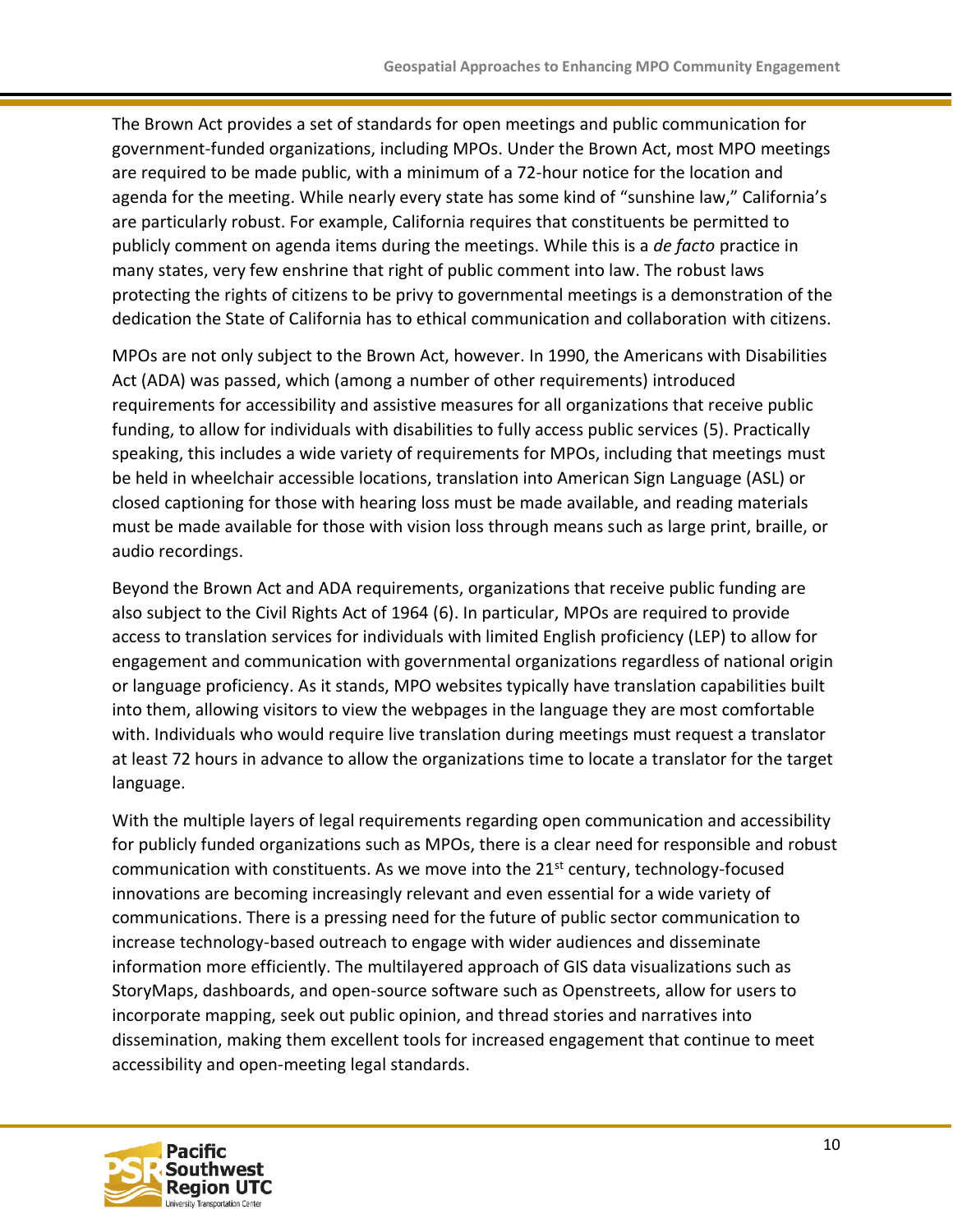#### <span id="page-10-0"></span>Accessibility Changes Due to COVID-19

Amid the disruption to a wide variety of public meetings and governmental actions due to the COVID-19 pandemic, approaches to public meetings have changed significantly. Due to the Brown Act and other laws governing open access to governmental organizations, governmental agencies are required to continue maintaining public access to these meetings even during the COVID-19 pandemic. However, on March 19th, 2020, Governor Gavin Newsom issued an executive order waiving all parts of the Brown Act requiring in-person participation (7). Despite the state fully re-opening in June of 2021, public meetings remain primarily virtual. Currently, SCAG is using Zoom conferencing for their meetings, posting a link to their meeting with the call-in number at the top of every meeting agenda. The call-in option is important, because it allows for individuals without computers to call in and listen to the meeting, even without the video portion available. There are clear challenges to promoting participatory governance with all participants connecting virtually. Yet GIS visualizations are ideal tools that help bridge some of the challenges of engagement and dissemination common to public policy makers. Furthermore, visualizations created with GIS software help policy makers (and constituents) to meta think and visualize data insights that could sometimes be lost in a spreadsheet. GIS data visualization tools have emerged as key policy and public information resources during the COVID-19 pandemic. Organizations such as John Hopkins University have taken advantage of GIS data systems to disseminate vital information about the spread of COVID-19 using resources such as their Coronavirus Dashboard (8). Data visualization such as this provides viewers with quick snapshots that pack a powerful punch of information in one easy-to-use image.





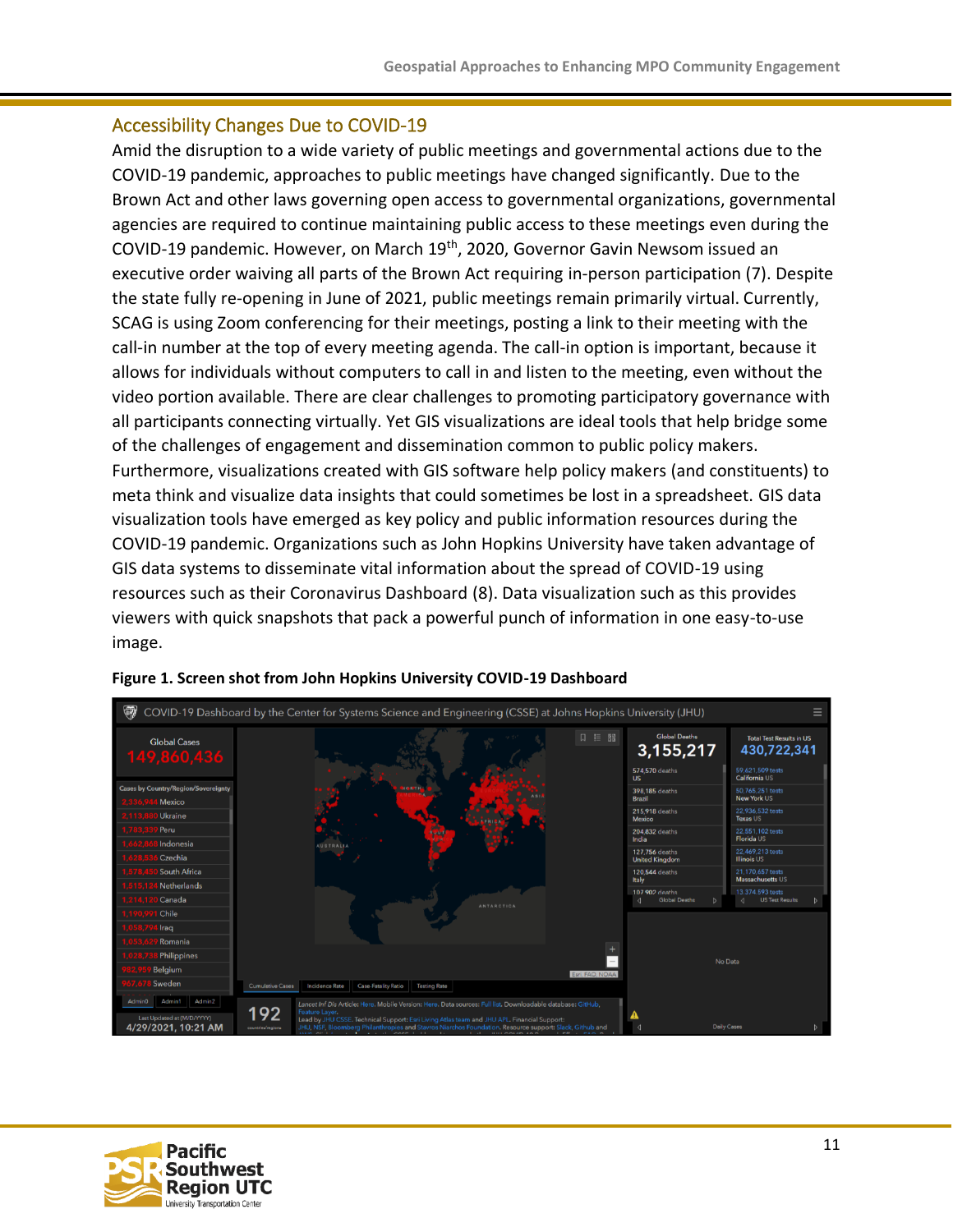Even under the changes due to social distancing requirements, the public remains entitled to public comment, attendance, and accommodation for publicly held governmental meetings. Methods for commenting are made available at the beginning of every prepared slide for public meetings, which are posted a few days before the event. Currently, community members have the option of emailing ahead their comments, or "raising their hand" via the Zoom "raise hand" button, at which point they can share their comments live. Public comment has been severely constricted during the COVID-19 pandemic, which may put public meetings out of compliance with Brown Act (1). The lack of access to meetings and public comment has led to conflict and communication difficulties with community organizations with stakeholder interests (1). Incorporation of GIS presentations into public meetings and public sector outreach creates additional opportunities for public feedback and comments, by their ability to embed surveys and public comment boxes directly into the presentations. This allows MPOs to not only meet their duties of adherence to the Brown Act, but also collect data in real time that can better inform future public planning projects.

ADA and language compliance has become both easier and more difficult under the move to remote meetings. Zoom, the most commonly used platform for public meetings, has a translation services option for professional zoom accounts. Users who would like the meeting to be translated into their target language need only press the button, and they will receive the interpreter's audio instead of the main audio. This does require that interpreters be present live in the meeting, for real-time interpretation. This is the same as pre-pandemic conditions, where individuals would need to request translation services at least three days in advance to be able to ensure an interpreter in their target language would be available. In general, engagement is much lower with non-English speaking residents, as advertising and programming tends to be primarily focused on English, and non-English speaking residents may have less awareness of the programming and meetings that exist, or the level that these meetings may impact their neighborhoods and communities (9). In many ways ADA compliance may actually be easier under pandemic meeting conditions (1). Physical barriers to meeting have been eliminated, equalizing access to meetings for individuals with physical disabilities. Sign language interpreters are among the available interpreters one can request for those that need ASL accommodation, which fills an important gap in needed services. Like many top-of-the-line online programming these days, GIS software has a number of accessibility features built into it that promote accessibility, such as testing their fonts and colors to be color-blind and visual impairment friendly, as well as building their programs to be able to be navigated using keyboards instead of a mouse for individuals who struggle with using a mouse for navigation (10). StoryMaps also include the ability to toggle between different language translations (11). Consider the following StoryMap (figure 2) developed about a restoration project in Havana, Cuba. The StoryMap was developed in both Spanish and English and has a language button embedded into the title page, allowing viewers to easily toggle back and forth between the two languages (12). Programs like the ArcGIS online assistant (13) (support available for all Esri subscription holders) help StoryMap developers with technical details like placing translated

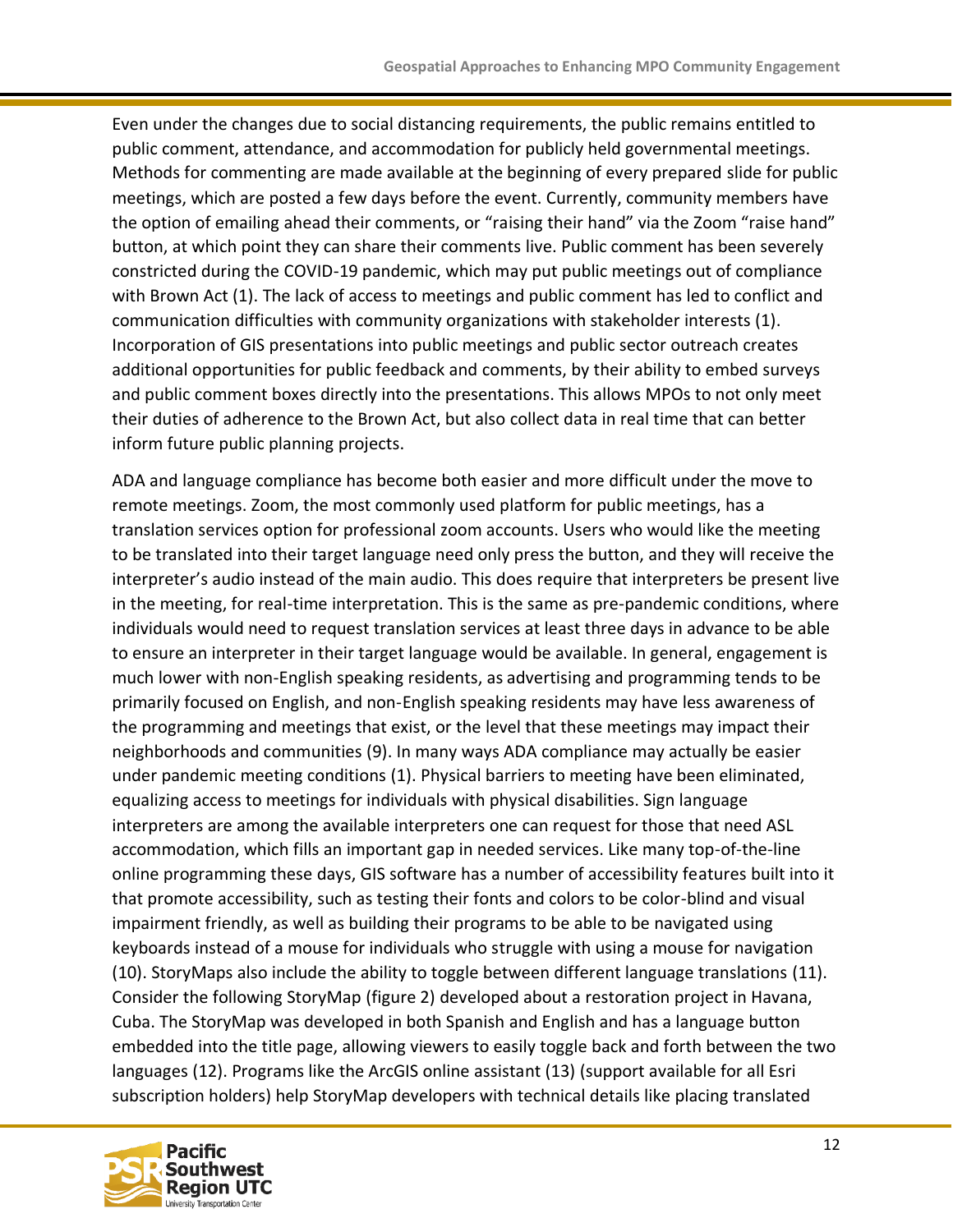writing accurately into StoryMaps, and ensuring that all elements (titles, subheadings, body, etc.) are carried over effectively.

#### <span id="page-12-0"></span>Public Sector Outreach Today

While there are a number of legal requirements that apply to public meetings, constituent communication today has moved beyond fulfillment of legal requirements. MPOs are actively seeking ways to improve and increase communication with constituents, and engaging them in the planning and development process, especially amid global calls for increased accountability for diversity,



equity, and inclusion. Many advocacy groups throughout the California region have been lobbying to have constituent representatives on committees and boards (1). The goals of this would be to increase accountability of these boards for representing the public interest. Constituent representatives could have the added benefit of increasing public participation and awareness of current projects being organized by MPOs and local Councils of Governments (COGs, regional planning organizations who report to local government), which could be harnessed by these organizations to increase and improve engagement with the public.

With the increased usage of online mediums for public meetings and communication, engagement still remains a perennial concern. MPOs are concerned with overseeing city planning and development; issues that directly impact city officials, business owners, developers, and residents. Despite the direct impact that MPO policies have on constituents, it can be difficult to create spaces for the public to engage directly with these topics, and a general lack of awareness of the ways one can engage and provide feedback for MPOs persists. While there is a legal precedent for public engagement with MPOs, increasing constituent engagement has become a top concern of many MPOs. In September of 2020, SCAG released their Public Participation Plan, detailing their commitment to increasing public engagement, and planned strategies to begin doing so (14). In this plan, SCAG outlines their commitment to increasing engagement particularly with underserved populations in meaningful dialogue

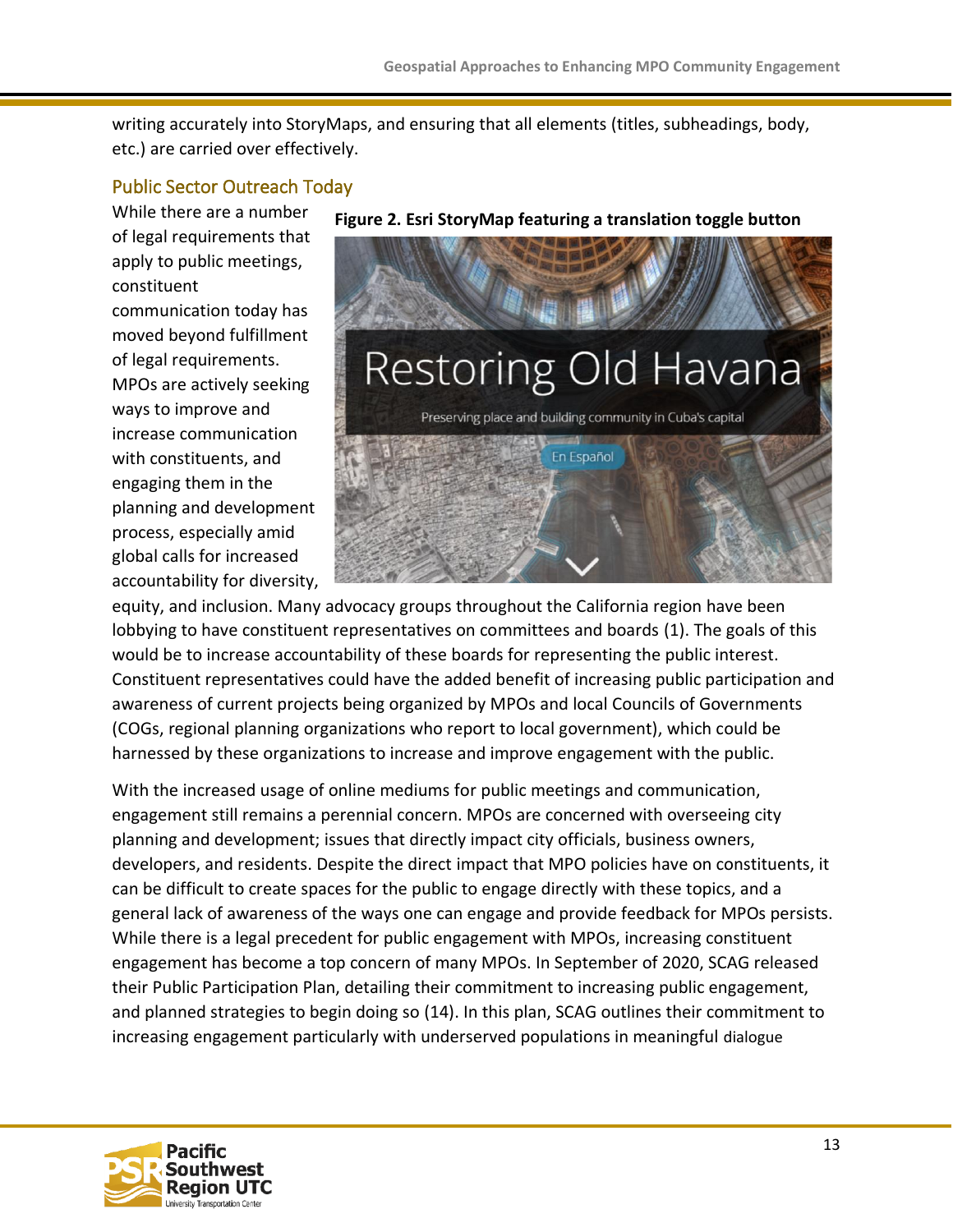regarding decision making processes and gaining public input. The following guiding principles are from the SCAG Public Participation Plan:

» Administer a transparent and clearly communicated process for public participation.

» Ensure that opportunities for public involvement are accessible to all communities.

» Provide information that is clear, concise, and current, making use of visualization and other techniques to enhance understanding.

» Respect and consider all feedback received from members of the public, partners and stakeholders.

» Adapt new communications strategies and technologies for public outreach.

» Provide engagement opportunities that meet and exceed statutory requirements to ensure broad participation in SCAG's planning activities.

SCAG makes clear that they are looking to go above and beyond minimal requirements for public engagement, and instead are working to re-envision MPO engagement practices to create more equitable and accessible than ever. Use of GIS StoryMaps addresses a number of the stated objectives from SCAG. By introducing StoryMaps as a way to communicate with the public, MPOs are committing to using cutting edge technology to engage with and disseminate information. Furthermore, StoryMaps are an inherently visual medium. By taking data and producing it into maps and visual models, it increases the ease of understanding for lay audiences, allowing constituents to more directly engage with and better understand the workings and projects MPOs are pursuing. StoryMaps also have a number of ways for viewers to engage directly with MPO projects, such as the use of surveys and commenting.

### <span id="page-13-0"></span>**GIS Visualizations as a Tool for Engagement**

What makes for a strong tool for public engagement? The information must be easily accessible, simple to navigate, and easy to understand. When we consider GIS, we are considering a form of mapping and geographic data. StoryMaps, dashboards, and other GIS visualization formats are dynamic and innovative tools that allows for complex, data-driven information to be disseminated to wide audiences in a user-friendly and interactive manner. The technology allows viewers to engage directly with the material presented and quickly understand what is being presented to them. More than that, it moves the information from being just data points on a page to becoming cohesive data storytelling. By introducing graphs, maps, and visualizations to an audience, they can begin to develop a greater understanding of a project or problem at hand.

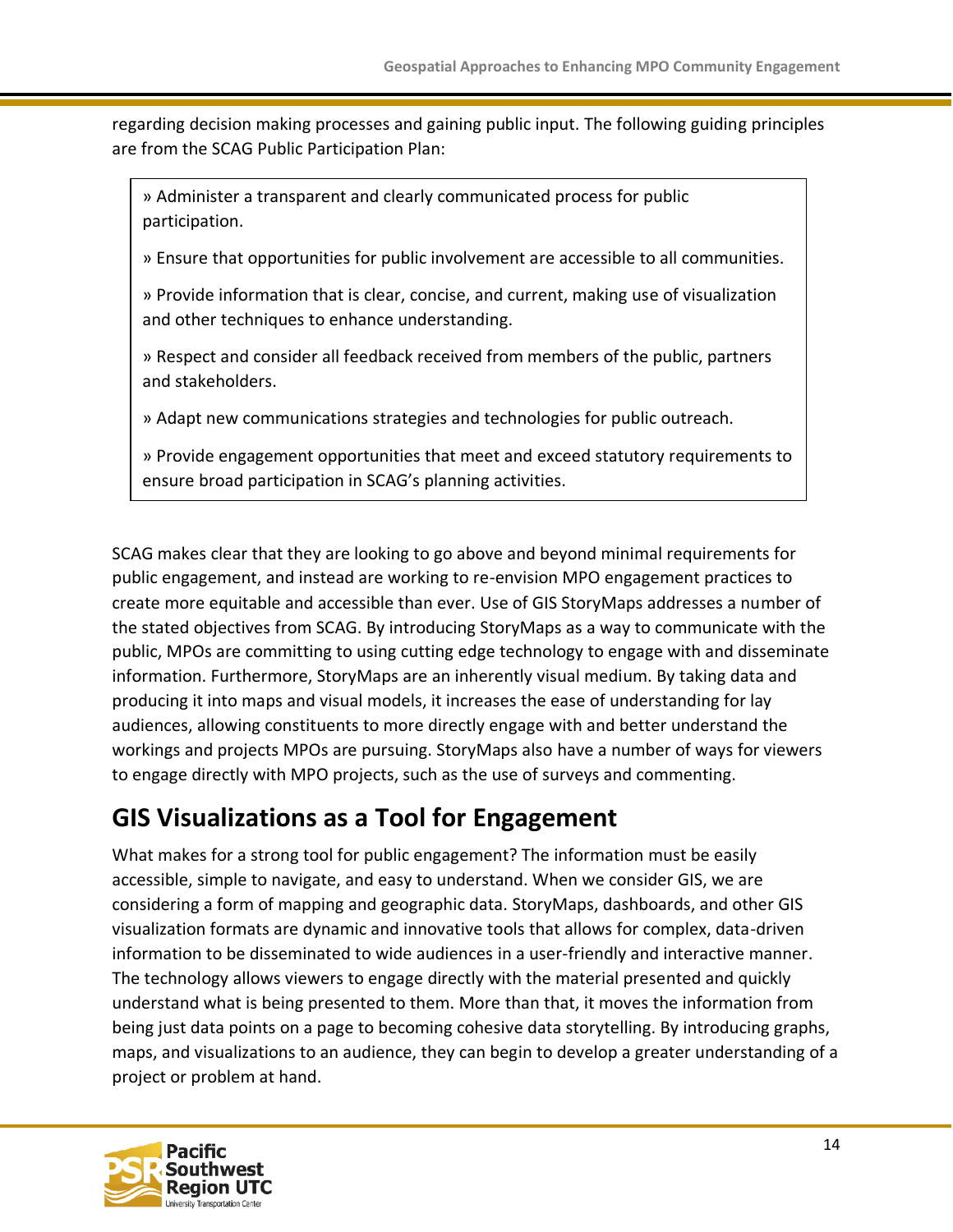#### <span id="page-14-0"></span>Uses and Qualities of GIS Visualizations

GIS visualizations, in particular StoryMaps, have been used to in a variety of fields to communicate concepts both granular and aggregate to general audiences. StoryMaps are intuitive to interact with and have been used in a number of creative ways. If one has ever looked up a restaurant to eat at in their city, they may have come across a StoryMap highlighting the best spots for a bite, such as the ones favored by Eater LA (15). The highly visual elements of StoryMaps allows for users to view and engage with diverse data sources in a fluid presentation, including personal stories and images, maps, graphs, visual projections of data, and more. Take the next example of a StoryMap developed by the National Oceanic and Atmospheric Administration National Ocean Service (NOAA/NOS), Old Dominion University, and Esri on Coastal flooding (16). In this StoryMap, the presentation incorporates imagery of historic buildings facing flooding, global maps showing where there have been changes in sea level in recent decades, graphs depicting changes in number of flood days over the years, and maps demonstrating where there will be anticipated increases in flooding issues at 20-, 40-, and 60 year projections. Effective presentations and persuasive arguments make fluent use of both data and personal stories to appeal to both logos and pathos in its attempts to win over an audience. This style of StoryMap development would be an especially effective method when working to increase public buy-in for planned projects.

StoryMaps can also be used to showcase locations, offer virtual tours, and even embed video. A StoryMap developed for the historic neighborhood of Georgetown in Washington, D.C. combines images, video, and written descriptions of some of the historic features of the town (17). Embedded into the StoryMap and accompanying each image or video is a map showing the location in Georgetown, allowing viewers to get an intimate feel for the neighborhood from the comfort of their homes.

StoryMaps are an excellent way to convey complex information to viewers that requires a multitude of layers, perspectives, and models. Consider the following StoryMap developed by Esri, *A World of Forests: Atlas* (18), which has multiple tabs with different maps explaining forest patterns across the globe. Each tab has a different layer, a legend explaining the measuring system, and a brief description of the map. The separate tabs tell different chapters of the story of forestry around the world, including where important forests are, where deforestation and re-forestation has occurred, and drivers of deforestation across the globe. The StoryMap also has a link to a second StoryMap (19) that is a multi-chaptered deep dive into forests around the world. The resource includes a combination of images of a variety of forests, visual data on the forestry industry, and more maps documenting global forest trends. These multi-layered and multimedia approaches allow the reader to gain rich detail and data in a user-friendly medium that is geared toward the average reader, allowing presenters to reach a wide audience.

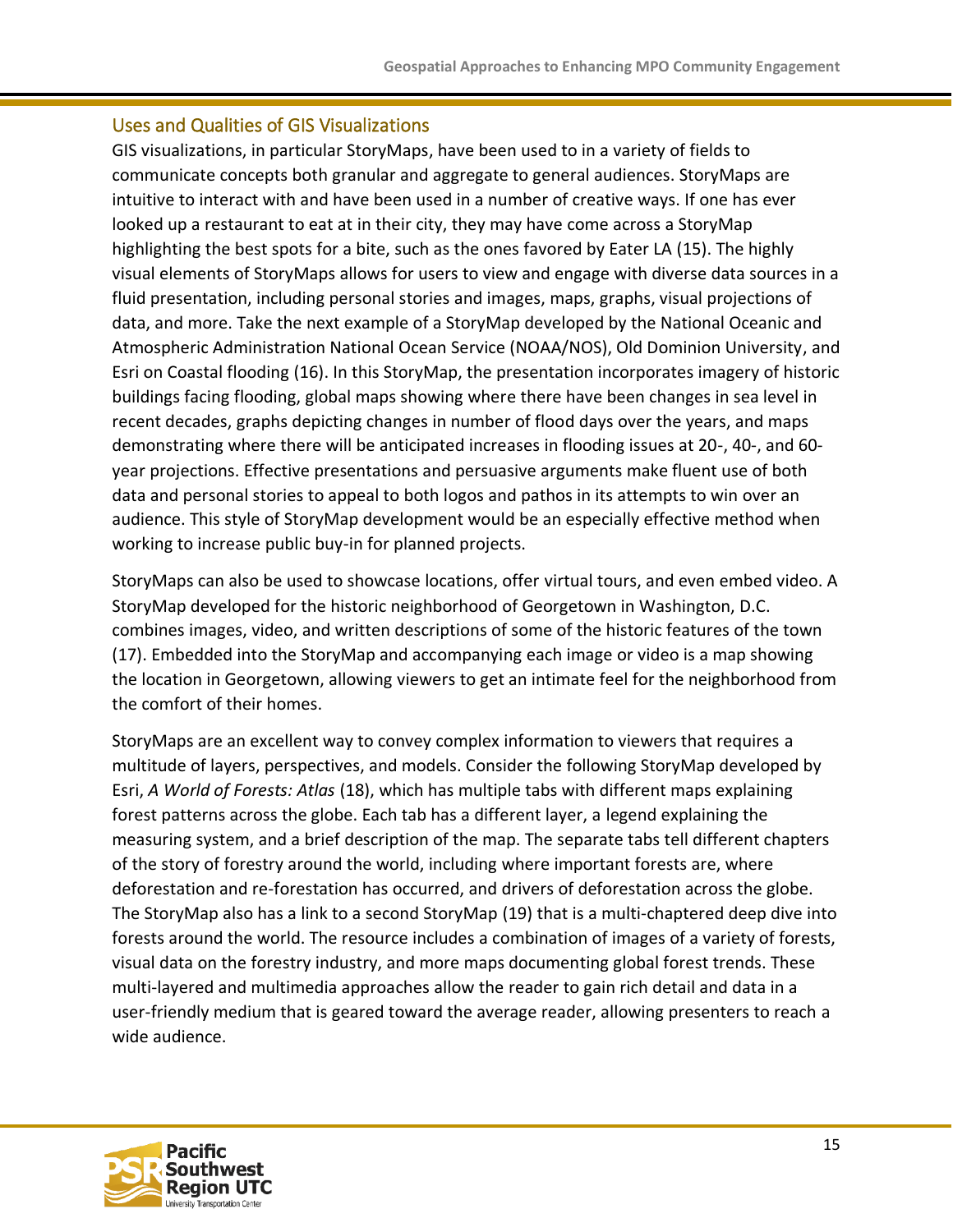#### <span id="page-15-0"></span>MPOs that have used GIS Visualizations for Public Engagement

GIS visualization tools are becoming an increasingly popular tool for dissemination of transportation planning and public communication in MPOs across the country. These MPOs have demonstrated fluent usage of tools such as StoryMaps for public engagement, and make use of embedded surveys, comment boxes, and language options. For example, In Rapid City, South Dakota, their MPO hosted an online meeting in early 2020 using a story map to disseminate information to constituents about their Rapid Trip 2045 Metropolitan Transportation Plan (link available [here\)](https://hdr.maps.arcgis.com/apps/MapSeries/index.html?appid=50f4c4eba3254b1db8ffc8a65e4364ea). The StoryMap outlined the general plans for the future mobility planning for the city, including bike paths, roadways, and public transit. A key component was the use of mini surveys built into the StoryMap, to seek public opinion on the variety of upcoming mobility plans. See figure 3

#### **Figure 3. Sample survey from a StoryMap on public transit plans developed for Rapid City Area MPO**



below for an example of a mini survey that the organization used. The inclusion of mini surveys serves multiple purposes. First of all, it allows MPOs to gather information directly from their constituents, related to immediate concerns of the MPOs. This information is vital to MPOs, as it allows them to make mobility decisions with constituents' direct interests in mind. Second, surveys are an excellent tool to increase engagement, as they transform the content from one where the viewer is simply receiving information, to one where the viewer is in conversation with the information. As a tool of engagement, surveys pack a powerful punch. Another key element that the Rapid City Area StoryMap used was the inclusion of a contact page as their final slide. Constituents who were interested in staying up-to-date with the future plans for transportation in the city were invited to fill in a contact page with their name, phone number, email, and an option to receive future correspondence. Interested parties were also provided the opportunity of a final comment box to provide any additional feedback not covered under the surveys from earlier portions of the StoryMap. The fluidity of StoryMaps, as opposed to

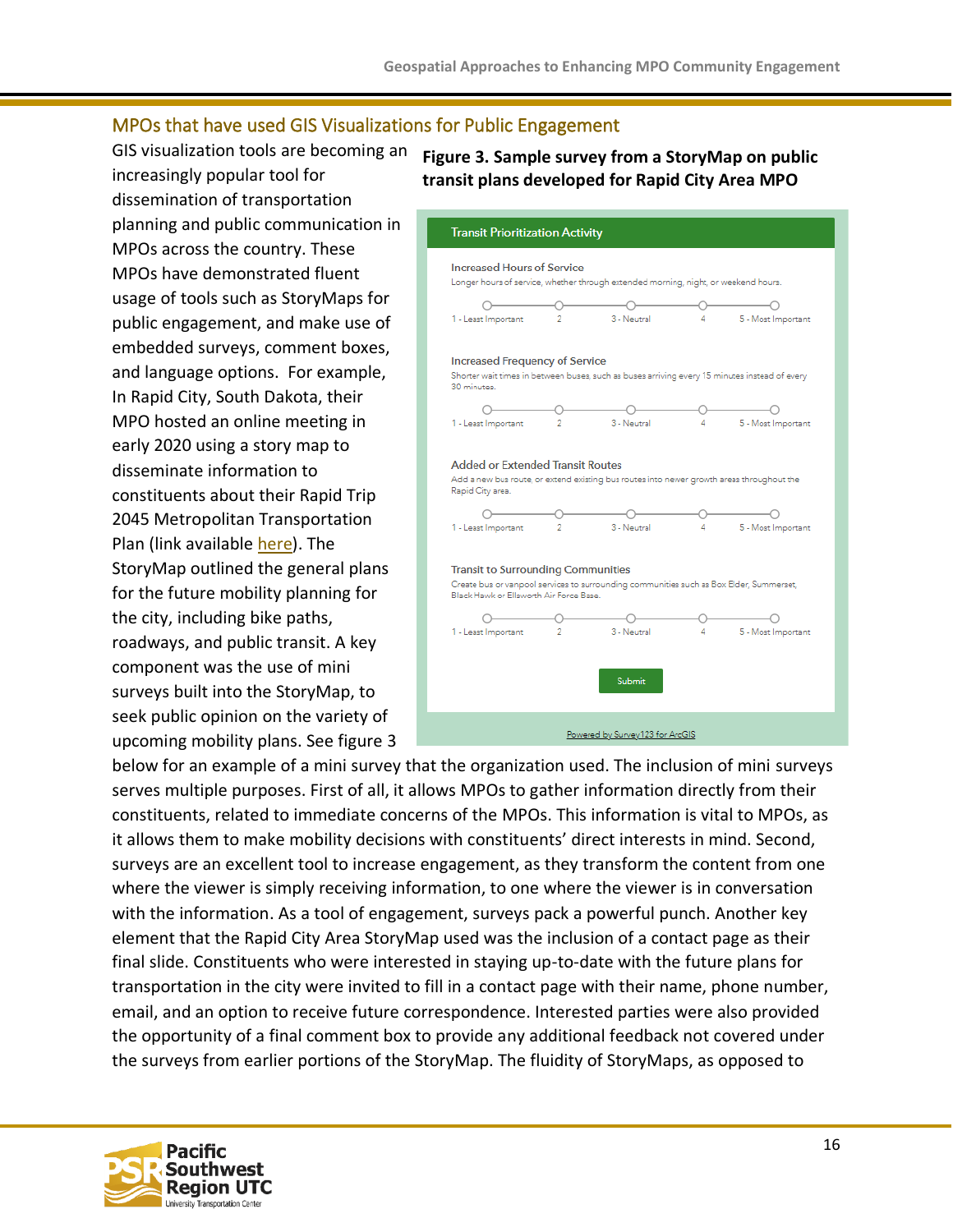traditional slides, allows users to collect a variety of information from their viewers that will allow for increased engagement and participation.

Language accessibility concerns have also been addressed through use of GIS visualizations. Consider the StoryMap used by the MPO of Grand Island, Nebraska in June of 2020 to disseminate their Long Range Transportation Plan to the public (20). It was developed in both Spanish and English to reach a wider portion of their constituency, increasing their ability to engage with non-english speaking residents. Like the one developed by the Rapid City Area MPO, this StoryMap included mini surveys and other interactive elements, creating opportunities for constituent feedback even in cases of language barriers.

#### **Figure 4. December 2018 Map of the Month from MTC, featuring rent increases in the Bay Area**



In California, the San Francisco Bay Area MPO, Metropolitan Transportation Commission (MTC), has already incorporated some GIS into public sector outreach. Until 2019, their website featured a GIS maps of the month developed (see figure 4) by the MTC Data and Visualization Team and contains information for constituents on issues pertinent to Bay Area residents such as housing, immigration, and census changes. The website also features an interactive mapping tool, One Bay Area: Maps, which allows current or future residents to select a mode of travel, their desired maximum travel time from two discrete points, their desired home value, and see where in the city they could live that would be within their price range and desired amount of travel time (21).

MPOs in California have dedicated GIS teams that make use of the mapping technology for a variety of

research projects. MPOs such as SCAG, San Diego Association of Governments (SANDAG), Merced County Association of Governments (MCAG), Association of Monterey Bay Area Governments (AMBAG), and others also make GIS data directly available to stakeholders who wish to view GIS and census data themselves to conduct their own analysis. Depending on the

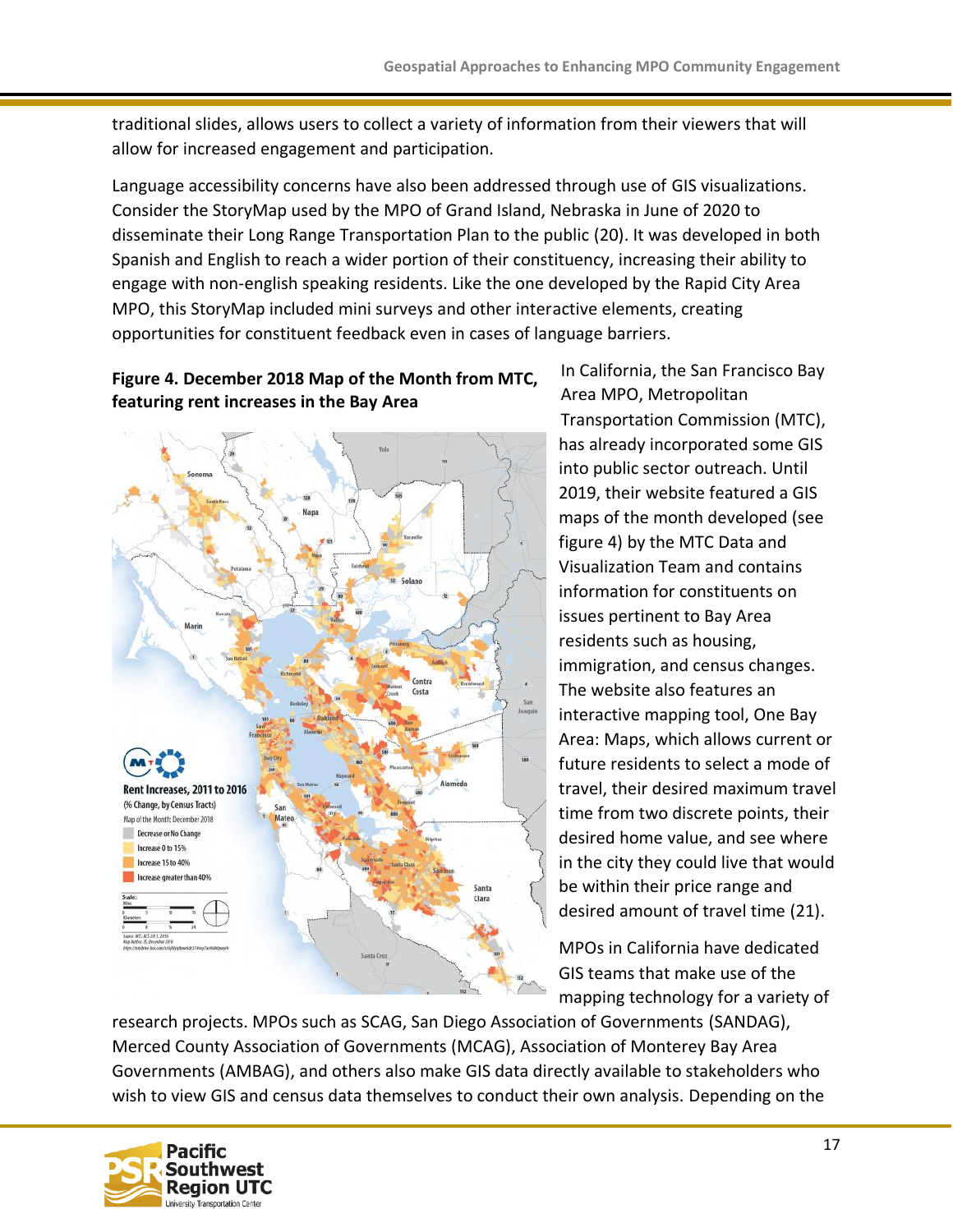MPO, stakeholders or constituents may directly download data files themselves, or need simply email data coordinators for access to the files. Given the extensive use of mapping and data analysis in MPO work, the infrastructure for developing dynamic GIS visualization is well established among many of these MPOs and is a question more of directing resources towards public outreach, rather than to build up GIS facility.

### <span id="page-17-0"></span>**Applying GIS Visualization to Public Sector Outreach**

#### <span id="page-17-1"></span>Building Engaging GIS Visualizations

While many MPOs in California currently offer GIS data to the public and stakeholders, GIS visualizations as of yet are in limited use among MPOs as a form of public outreach and engagement. GIS engagement such as the One Bay Area: Maps provides an important starting point for the myriad ways that GIS can be used as an effective engagement tool. But to build up effective outreach and engagement using GIS that fulfills and exceeds legal requirements for engagement and public access to information, MPOs will need to employ multi-pronged approaches that bring the public to the MPO websites. Namely, GIS visualization for outreach should focus on two main areas: MPO output and constituent input.

MPO output can manifest in a number of different ways. MPOs can develop StoryMaps to disseminate information to constituents and stakeholders on just about any relevant topic. Upcoming plans for road development, aviation changes, freight infrastructure and more can be fluently and expertly disseminated to the public through dynamic StoryMaps made available in both synchronous (i.e., open meetings) and asynchronous (i.e., linked on websites, posted on social media platforms, and distributed through listservs) manners. Consider the StoryMap developed for the MPO of Rapid City, South Dakota that explained to constituents the upcoming plans for fulfillment of their Rapid Trip 2045 Metropolitan Transportation Plan (link available [here\)](https://hdr.maps.arcgis.com/apps/MapSeries/index.html?appid=50f4c4eba3254b1db8ffc8a65e4364ea). Dashboards like the COVID-19 example at Johns Hopkins (figure 1) can also effectively keep constituents informed about current events, trends, and social issues affecting their communities.

Constituent input is the second area of focus. Increasing public engagement will help to develop a more symbiotic relationship between the public and MPOs, whereby MPOs are not only reaching out to and engaging with the public, but the public is also reaching out to and engaging with MPOs. GIS data visualizations offer unique opportunities to facilitate and expand communication between the public and MPOs and move beyond traditional meeting formats and public comment opportunities. Furthermore, an increasingly symbiotic relationship with the public will allow MPOs to better gather data, poll for public interest, and create more efficient research and recommendations to city planning that best meet constituent needs.

One example of a form of constituent input is through crowd-sourced data. Consider the myriad sustainability projects prioritized by MPOs. One area of growing interest is finding ways to increase active transportation methods such as walking, scooters, and bicycles. Despite growing interest in sustainable transportation, consistent usage of this remains lower than is

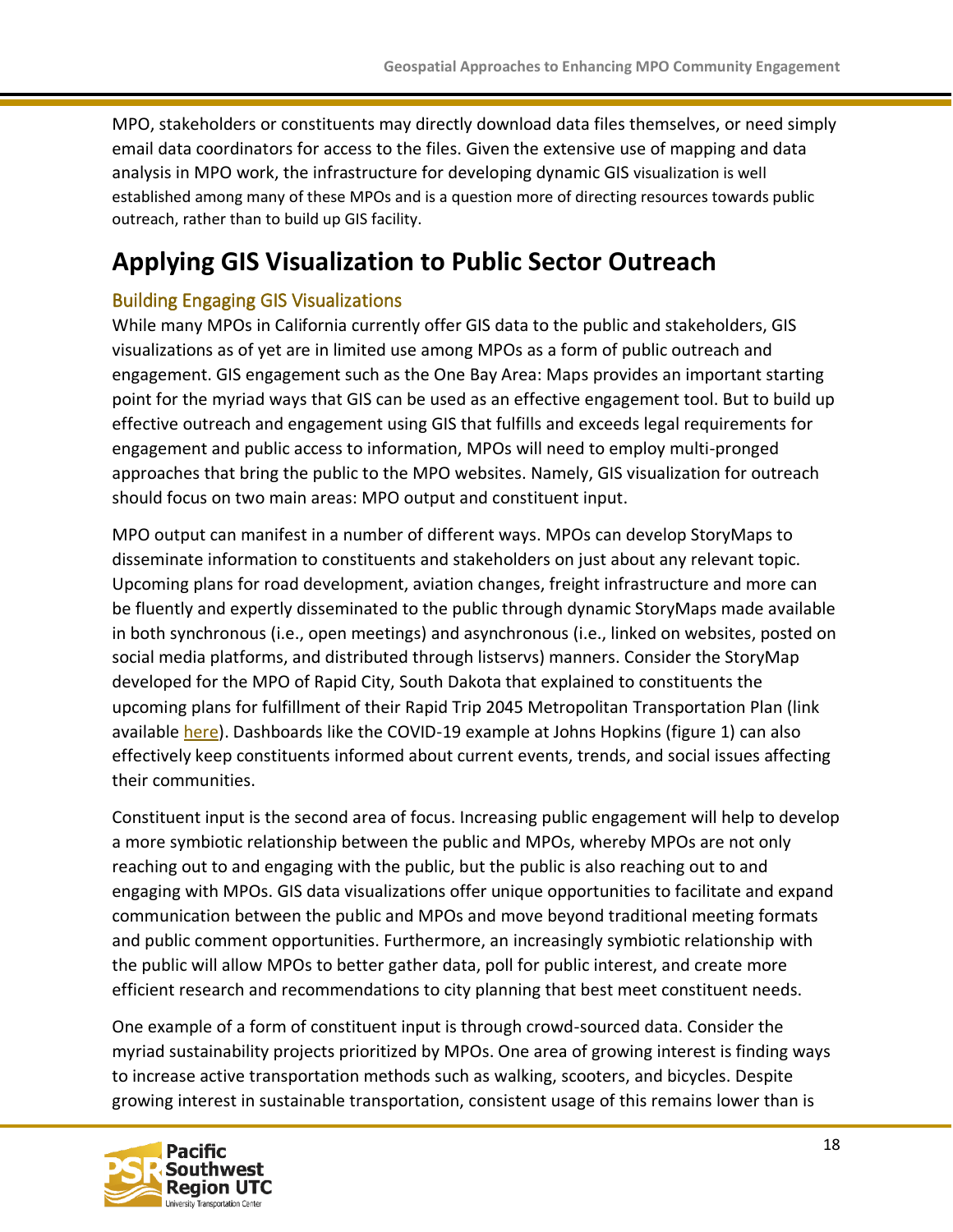ideal, often due to a lack of safe pathways for active transportation users. The use of crowdsourced mapping data through programs such as Open Streetmaps, an open-access mapping program that allows users to track, edit, and input their own data, could provide MPOs with raw data on the frequency of use of routes throughout the city, popular destinations via bike or scooter, and allow that constituent data to inform future active transportation path development such as ones seen throughout bike-friendly cities such as Amsterdam. Crowd-sourced data can yield surprising results that can be difficult to capture through other more traditional methods of analysis.

#### <span id="page-18-0"></span>Plans for Engagement

Building dynamic GIS visualizations that speak to the public is only one portion of the equation. Responsible public outreach will go above and beyond the development of dynamic presentations and communication platforms but will actively work to increase engagement with these materials, to capture a wider swath of the public's opinion. Increased engagement on social media, including cross-referencing with related governmental organizations and key public officials will drive higher rates of engagement and accessibility for previously less engaged portions of the population. In California, outreach engagement by MPOs remains limited in scope and relies on traditional methods such as announcements of public meetings, and mandatory posting of meeting agendas and zoom links for online meetings. Increasing public engagement through GIS visualizations, surveys, and crowd-sourcing will require active planning for dissemination and engagement models to increase interaction. Of the 18 MPOs in California, only six have a presence on Twitter: Butte County Association of Governments, Fresno County Association of Governments, Metropolitan Transportation Commission, San Diego Association of Governments, SCAG, and Tulare County Association of Governments. Presence on Facebook is more significant, with 15 of the 18 MPOs in California having dedicated Facebook pages. Yet overall engagement on both Facebook and Twitter remains low. Effective outreach and communication with constituents through use of GIS visualization software will require concerted social media efforts across a variety of social media platforms where constituents and stakeholders can have increased access to links to social media, surveys, and other interactive models that will allow MPOs to increase conversational interactions with the public. Linking opportunities for engagement to social media platforms will allow constituents and stakeholders opportunities to engage even when they are not directly involved in open meetings, allowing for a greater breadth of data collection and engagement, and supporting MPOs' modern goals of actively engaging with constituents and seeking to eliminate barriers to communication.

Effective engagement plans will also leverage any existing relationships with community stakeholder organizations throughout their MPO region. Community organizations often have spent consistent time and energy developing community engagement and have direct interactions with community members who may be harder to reach for MPOs, such as LEP communities or constituents with less technology facility. Community organizations also have

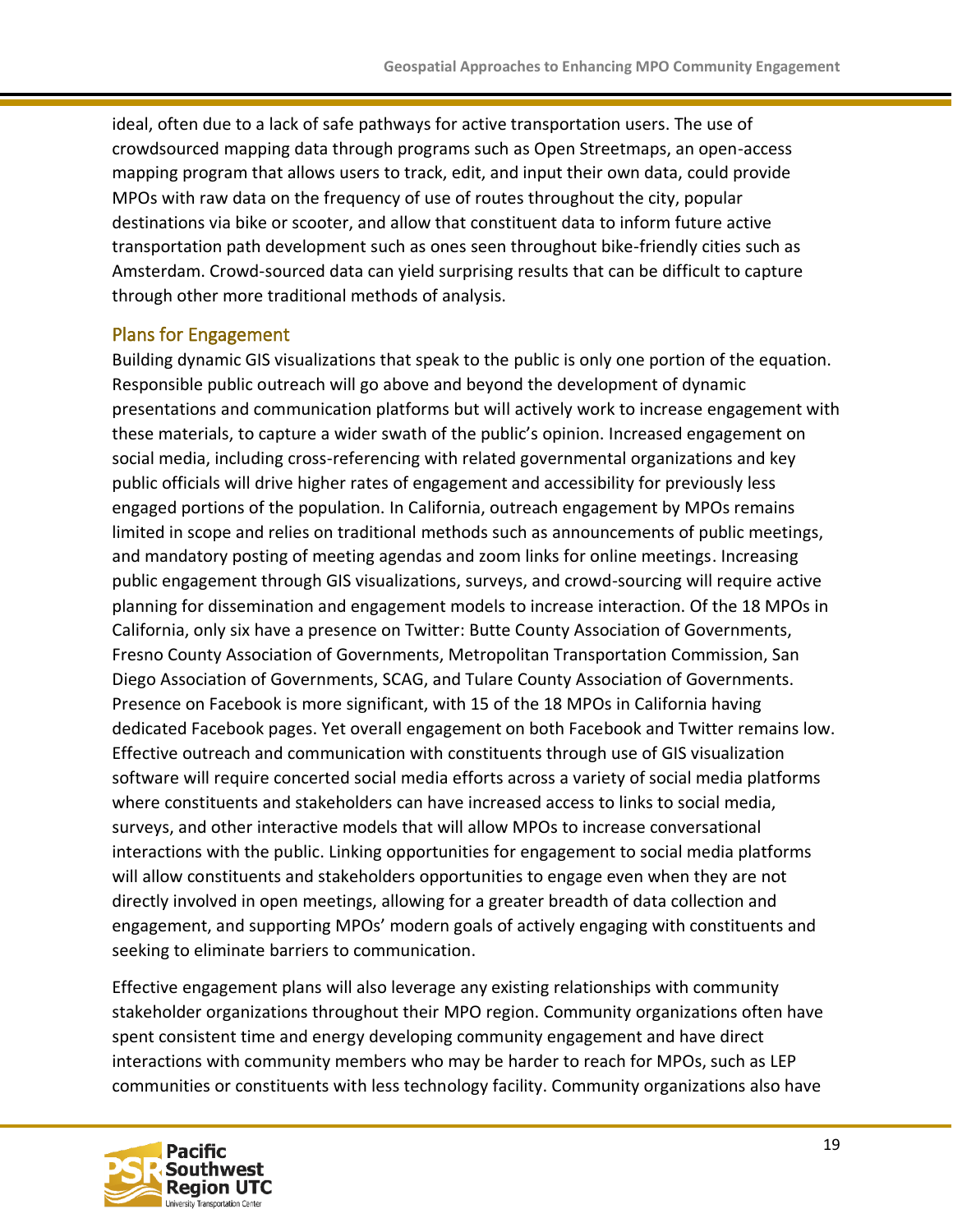the distinct advantage of being recognized within communities, and therefore have established trust and working relationships with constituents. Working together with stakeholder organizations will foster increased dialogue with constituents and facilitate positive relationships with the community at large.

#### <span id="page-19-0"></span>GIS Integration Workshops

In order to build best outcomes for integration of GIS into public sector outreach, intensive education and training on the technical aspects of GIS and the how and why of using it as an outreach tool is needed. At the Center for International Trade and Transportation (CITT), the workshop model is frequently used to disseminate information rapidly and with high competency. Workshops follow the ethos of learning by doing. By combining a variety of learning opportunities including visual presentations, Q and A, and active practice, participants can quickly become accustomed to a new skill and immediately practice integrating it into their own work. CITT has used the workshop model for a wide variety of courses that they have delivered, including a GIS day for high school students at Cabrillo High School, and a train-thetrainer workshop in partnership with Rio Hondo College focused on bringing GIS StoryMaps to K-12 educators.

One of the key benefits of the workshop model is the opportunity for practice and skill development within the lesson plan, where participants walk away with a skillset in hand and even a product or small presentation that they can deliver. The value produced in these settings can increase motivation and interest in the subject at hand, ease any potential anxiety about new tools or techniques, and jump-start the creative process for workers to build their skillsets. To deliver effective GIS education and integration into public sector outreach, workshops targeted at the needs of different workers and their backgrounds can create a user-friendly experience that breaks down any barriers to effective utilization of GIS in outreach efforts. GIS specialists employed by MPOs would not gain much from a primer on GIS but would benefit greatly from a workshop focused specifically on the uses of GIS as an outreach tool, and participating in brainstorming sessions that tackle real-life examples of issues that need greater outreach. Conversely, public relations workers and project managers may have no prior background in GIS and would benefit from more direct education on the how-to's of building GIS visualizations, but will likely very easily connect to how it may help increase engagement and may have many ideas on projects they would like to use GIS for. Given these differences in skillsets and backgrounds, GIS specialists may benefit more from a train-the-trainer workshop, while public relations workers and project managers would gain more from a direct workshop on building GIS visualizations.

In anticipation of these differences in needs and existing skillsets, CITT has developed is a tentative plan for a series of tiered GIS courses targeted at GIS specialists, public relations professionals, and project managers. We anticipate that completion of these workshops will build GIS skills in public relations workers and project managers, build outreach skills in GIS

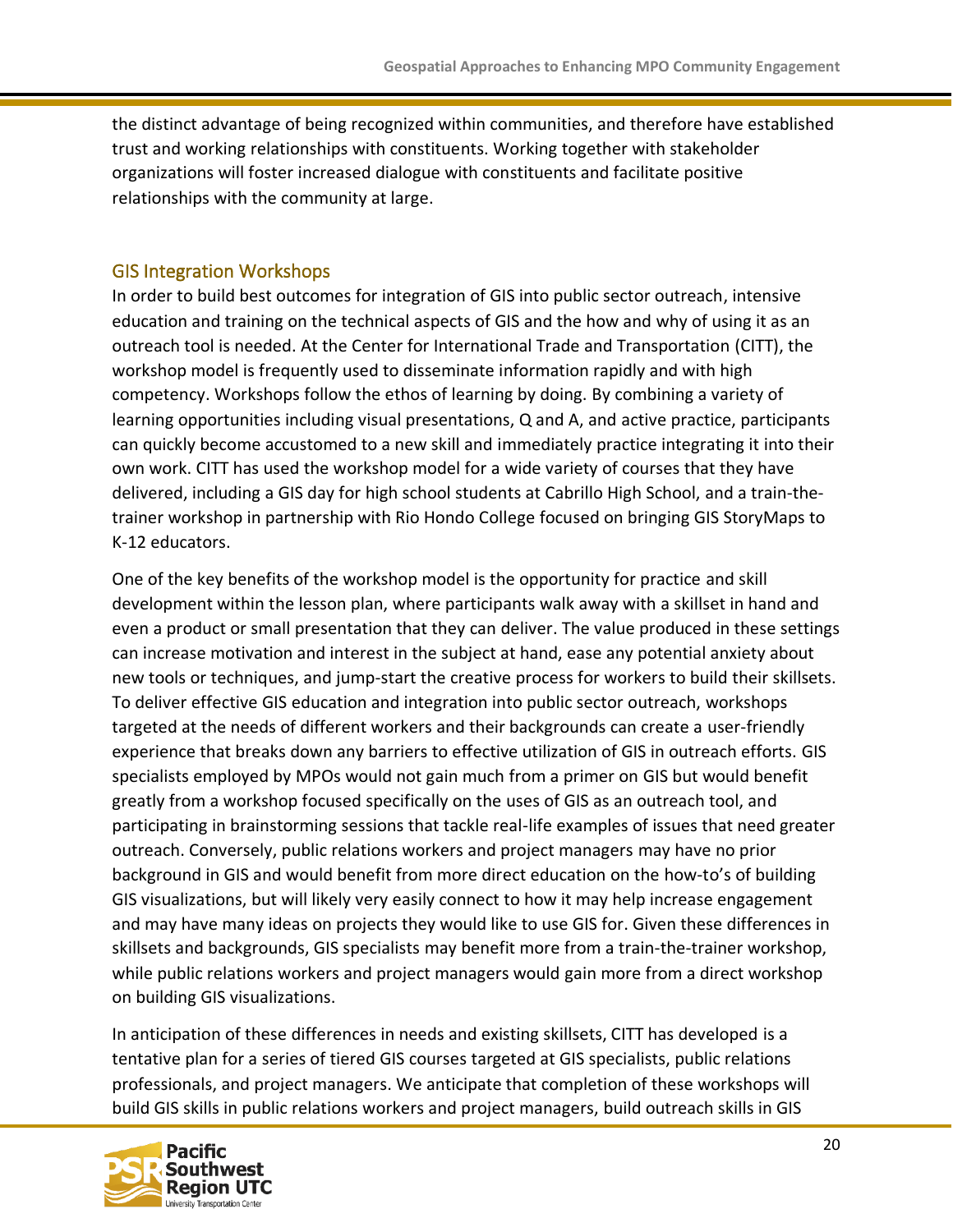specialists, and set the stage for increasing communication and collaboration between departments. GIS workshops may be especially important for smaller MPOs that do not have GIS specialists on staff, while larger MPOs such as SCAG may simply need assistance with increasing collaboration efforts between departments. Regardless of the size of the MPOS or their workers' experience level in GIS, we anticipate that these workshops will create ample opportunities for GIS visualization development, practice in planning and preparation for outreach, and increase collaborative efforts across departments.

#### <span id="page-20-0"></span>**Train the Trainer Class**

**Target Audience:** GIS professionals at MPOs across California

**Prior Knowledge:** GIS familiarity or expertise

**Objective:** building fluency in using GIS as a way to build conversations with the public **Implementation:** Present examples of GIS StoryMaps, Dashboards, and other programs that have successfully been able to develop conversations with the public through use of GIS

#### *Train the Trainer Class*

**Introduction:** GIS as a tool for public sector outreach

- highlight where GIS is already being successfully used in California with stakeholders
- explore the gap between GIS use for stakeholders vs GIS use a public outreach
- examples of GIS use in public sector outreach

**Middle:** building blocks of successful use of GIS a public outreach tool

- the two sides of public outreach: dissemination and information gathering
- synchronous engagement (ex. Using StoryMaps to convey project plans) vs asynchronous (asking constituents to submit data on their vehicle usage)
- provide highlights of key elements to explore
- *Activity:* table discussions and brainstorming on other further ways GIS could be used to communicate with the public (both through synchronous/asynchronous, and dissemination/information gathering modalities)

**Culminating Project:** provide a sample project (maybe an old one from SCAG) and a prompt for the goals of public engagement

- divide members into groups and ask them to create a StoryMap that meets the guidelines of the prompt
- each group will present their StoryMap to the group
- final wrap up and take aways

#### <span id="page-20-1"></span>**Pilot Classroom-Based Workshop**

**Target audience:** project leads, Public relations, etc.

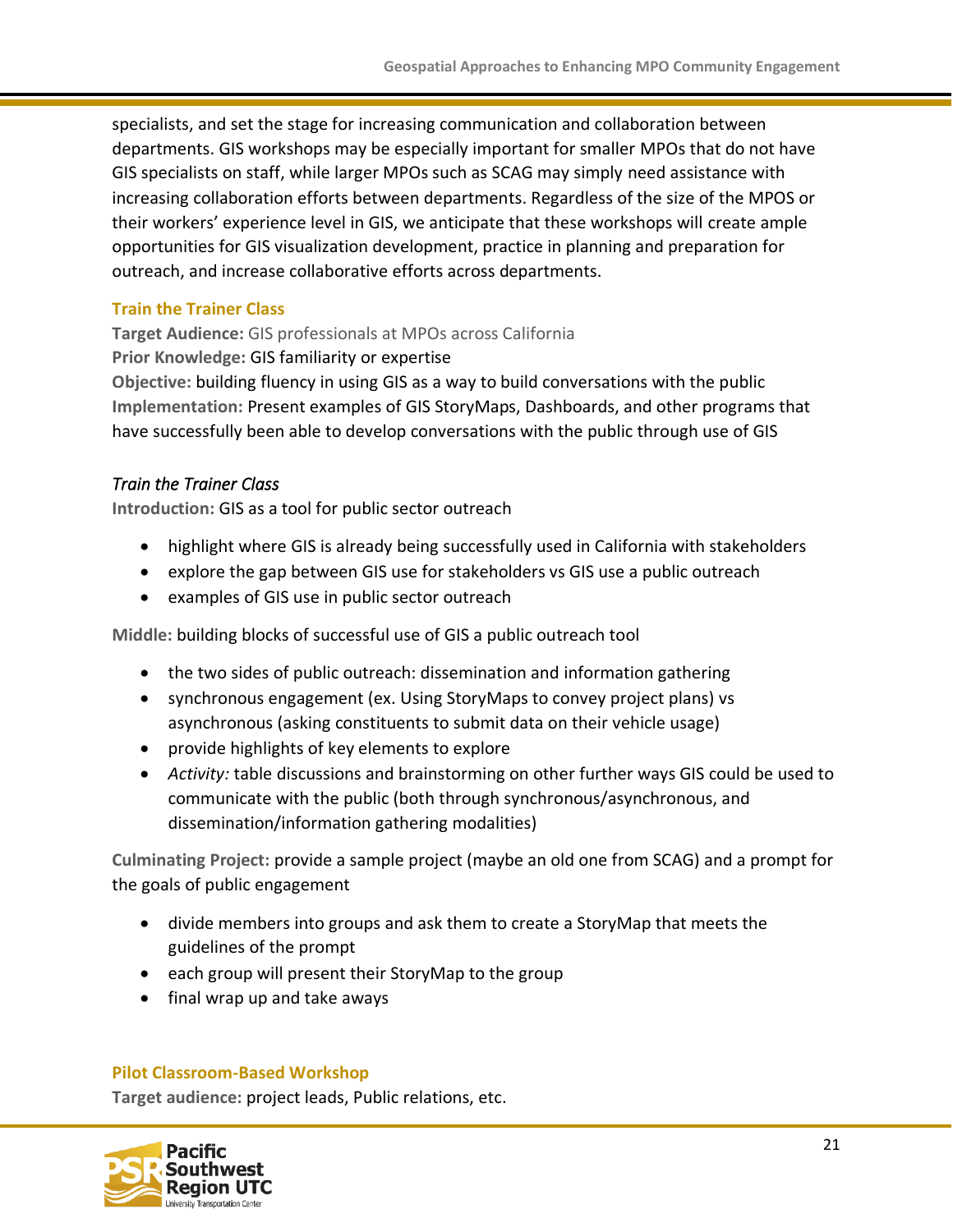**Prior knowledge:** little to no experience with GIS, potentially experienced with public relations **Objective:** Gain an understanding of GIS, learn about ways that it can be used to increase public sector outreach. Become familiar with common modalities of GIS and what they are best suited for.

**Implementation:** Present examples of GIS StoryMaps, Dashboards, and other programs that have successfully been able to develop conversations with the public through use of GIS. Provide examples of dissemination vs information gathering through GIS, and the different modalities that can be used to further those goals.

#### *Workshop*

**Presentation:** What is GIS? Increasing Public Engagement through GIS Visualization Tools

- provide a general overview of GIS
- how it is currently being used by MPOs in California
- common modalities for engagement (StoryMaps, Dashboards, OpenStreetmaps, etc.)
- GIS as a tool for increasing public engagement
- dissemination and information gathering
- synchronous and asynchronous usage
- accessibility and open meeting laws

**Project:** 

- breakout groups where each group is assigned a prompt from a past MPO project from one of the major California MPOs (LA area, San Diego, or Bay Area)
- the group is tasked with developing an outreach plan using GIS tools (StoryMaps?)
- each group presents their plan to the group

#### <span id="page-21-0"></span>**Virtual Workshop**

**Target audience:** project leads, Public relations, etc.

**Prior knowledge:** little to no experience with GIS, potentially experienced with public relations **Objective:** Gain an understanding of GIS, learn about ways that it can be used to increase public sector outreach. Become familiar with common modalities of GIS and what they are best suited for.

**Implementation:** Present examples of GIS StoryMaps, Dashboards, and other programs that have successfully been able to develop conversations with the public through use of GIS. Provide examples of dissemination vs information gathering through GIS, and the different modalities that can be used to further those goals.

#### *Workshop*

**Presentation:** What is GIS? Increasing Public Engagement through GIS Visualization Tools

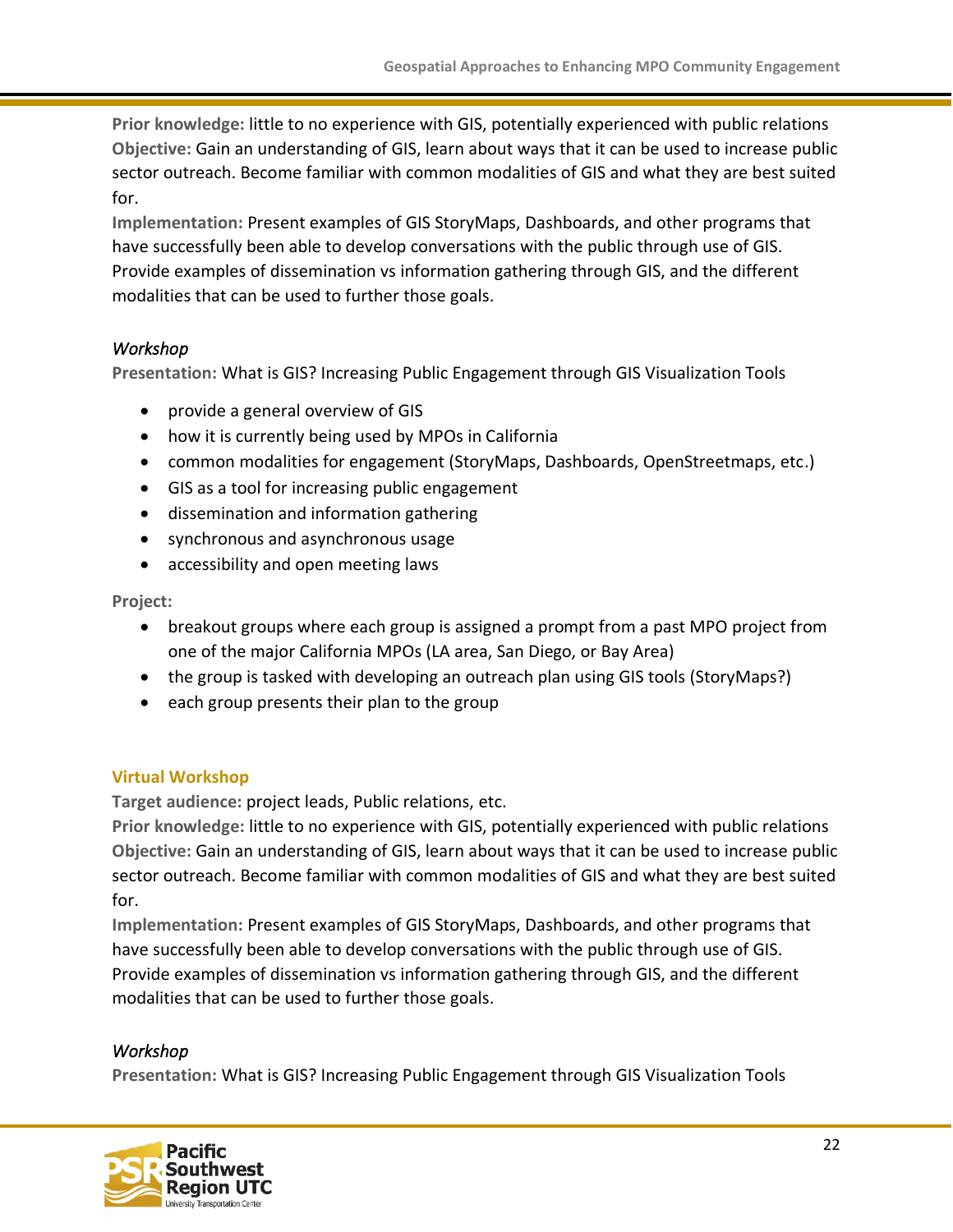- provide a general overview of GIS
- how it is currently being used by MPOs in California
- common modalities for engagement (StoryMaps, Dashboards, OpenStreetmaps, etc.)
- GIS as a tool for increasing public engagement
- dissemination and information gathering
- synchronous and asynchronous usage
- accessibility and open meeting laws

**Project:** 

- breakout groups where each group is assigned a prompt from a past MPO project from one of the major California MPOs (LA area, San Diego, or Bay Area)
- the group is tasked with developing an outreach plan using GIS tools (StoryMaps?)
- each group presents their plan to the group

### <span id="page-22-0"></span>**Conclusion**

Public-sector outreach is an essential part of responsible public planning and development. Beyond legal requirements for public communication and engagement that complies with open meeting laws, anti-discrimination laws, and accessibility laws, MPOs in recent years are increasingly recognizing the importance of maintaining open dialogue with constituents for reasons beyond compliance. Constituents are the primary beneficiaries and recipients of the planning and programming developed by MPOs, and as such it is essential that their voices are heard, and constituents are given a seat at the table during all parts of the planning, development, and dissemination processes of MPO-backed projects and programs. GIS visualizations provide an innovative way of bringing data to life for constituents and stakeholders, while also creating opportunities for MPOs to gather key input from constituents, creating a true dialogue process between MPOs and the community.

Work environments have changed in a permanent way due to the COVID-19 pandemic. As a result, there have been shifts to the supply chain as well as massive shifts in constituent transportation habits. Without active communication and dialogue between constituents and MPOs, capturing the magnitude of transportation shifts and the subsequent changes that have resulted from those shifts (i.e., supply chain, housing, sustainability efforts) will present a barrier to creating effective transportation development across California and the greater PSR regions. Bringing in constituent experiences and using the public's perspectives will help to create more nuanced, targeted, and effective programming that is addressing the transportation and development needs of the community.

In MPOs across the country, GIS is already being used as a digital tool to enhance outreach efforts, research, analysis, and, increasingly, to cultivate online communities using a common visual platform. MPOs in California, such as SCAG, SANDAG, and MTC, have used GIS platforms

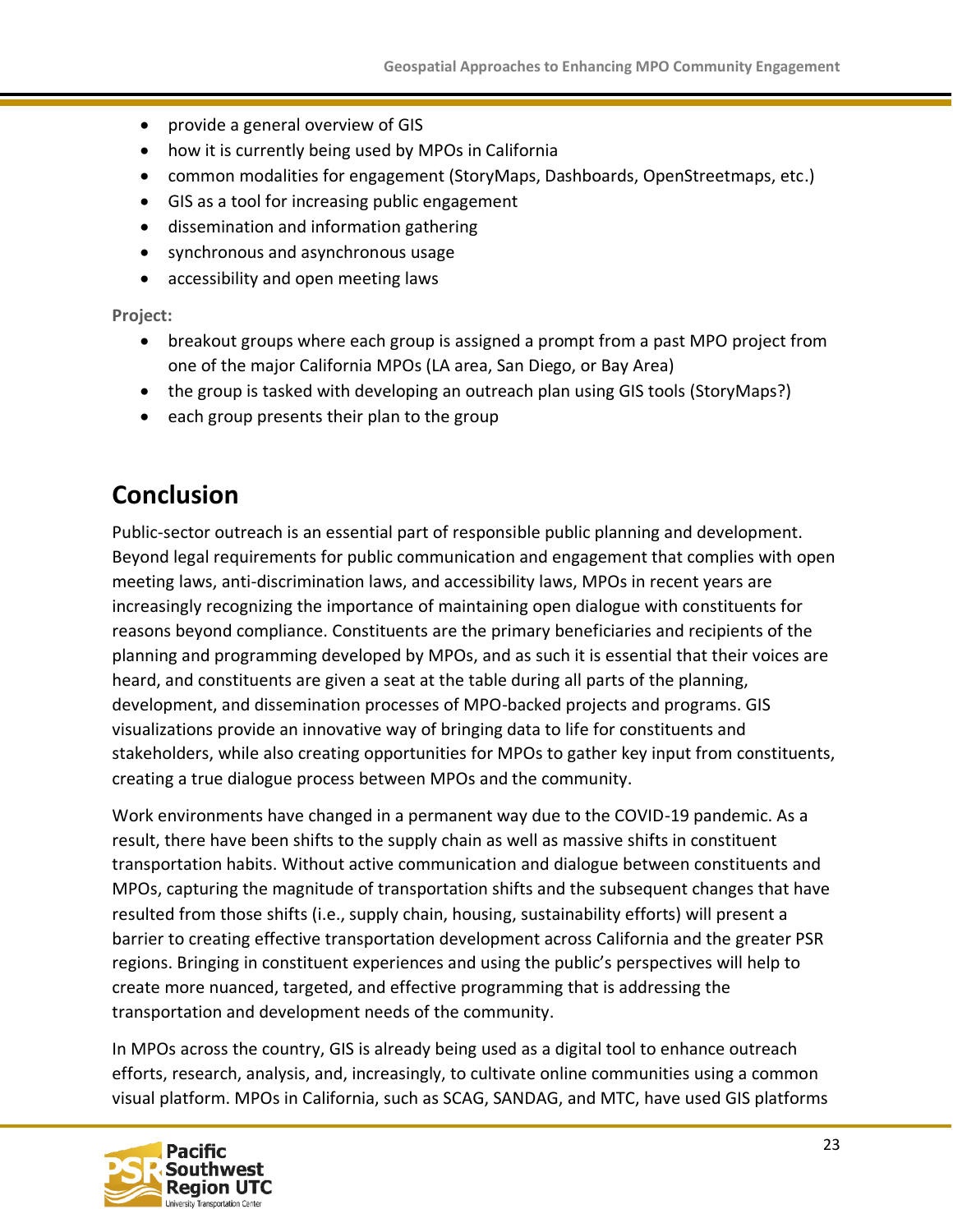in innovative ways and are working to more aggressively incorporate GIS visualization into their outreach plans and more effectively engage with constituents across the region. One byproduct of the COVID-19 pandemic and quarantine is that U.S. citizens in communities across the nation are more open to online systems of collaboration and commerce. This new reality underscores the value of data-driven GIS online outreach tools and their continued relevance in any comprehensive outreach plan. The user-friendly elements of GIS visualizations that disseminates information in quick, easy-to-understand formats that are relevant to constituents make it a prime tool to communicate more effectively with a wide audience. Furthermore, the data collection abilities of GIS tools will allow MPOs to continue to benefit from the increased communication through gaining a more concrete understanding of community challenges, concerns, and desires for their regions.

Increasingly, MPOs are becoming vitally aware of the roles of diversity, equity, and inclusion in city planning. Prioritizing communication and constituent and stakeholder input into city planning is a key way to ensure that diverse voices and perspectives are considered and prioritized throughout the process. Among organizations with long histories of community outreach and collaboration such as the Peace Corps, GIS visualizations are becoming a mainstay of non-profit communication strategies and increasingly seen as a vital workplace skill (22). As MPOs seek to broaden their scope and push for greater diversity, equity, and inclusion in city planning and development, GIS visualizations will be a key tool to fully realize these goals.

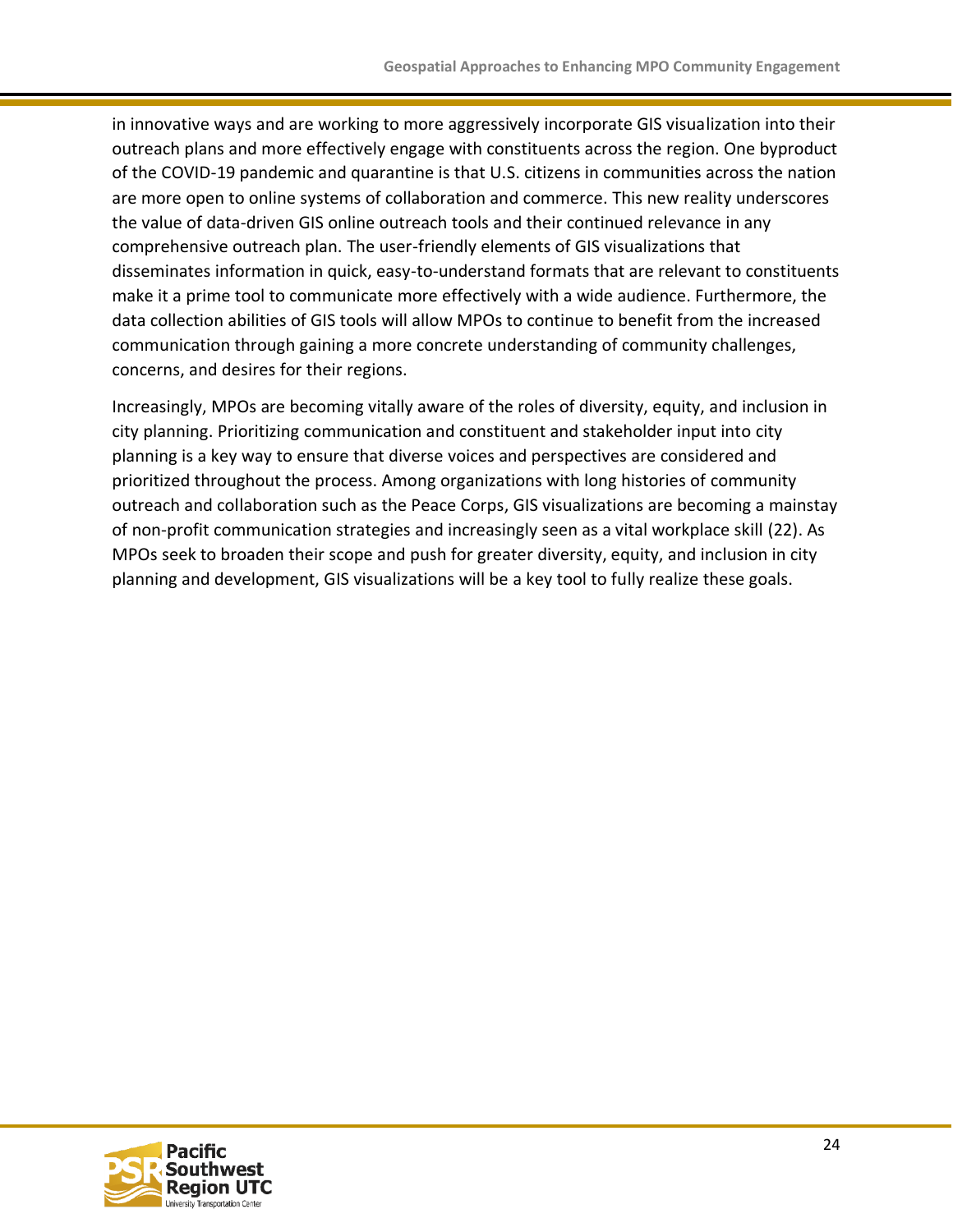### <span id="page-24-0"></span>**References**

- 1. S. Lantz, Transportation Director for the South Bay City Council of Governments, personal communication
- 2. "Southern California Association of Governments Frequently Asked Questions." Accessed August 24, 2020. [http://www.scag.ca.gov/about/Pages/FrequentlyAskedQuestions.aspx.](http://www.scag.ca.gov/about/Pages/FrequentlyAskedQuestions.aspx)
- 3. "AB 32 Global Warming Solutions Act of 2006 | California Air Resources Board." Accessed January 22, 2021. [https://ww2.arb.ca.gov/resources/fact-sheets/ab-32-global](https://ww2.arb.ca.gov/resources/fact-sheets/ab-32-global-warming-solutions-act-2006)[warming-solutions-act-2006.](https://ww2.arb.ca.gov/resources/fact-sheets/ab-32-global-warming-solutions-act-2006)
- 4. "Government in the Sunshine Act Ballotpedia." Accessed August 27, 2020. [https://ballotpedia.org/Government\\_in\\_the\\_Sunshine\\_Act.](https://ballotpedia.org/Government_in_the_Sunshine_Act)
- 5. Americans With Disabilities Act of 1990, Pub. L. No. 101-336, § 1, 104 Stat. 328 (1990).
- 6. Civil Rights Act of 1964, Title VI, 42 U.S.C. § 2000d
- 7. Lewis, Morgan, Bockius LLP-Thomas F. Gede, William D. Kissinger, and Monica A. Schwebs. "California Public Agency Open-Meeting Rules Relaxed Amid COVID-19 | Lexology." Accessed February 4, 2021. [https://www.lexology.com/library/detail.aspx?g=36be8dc9-3881-43f9-8bde-](https://www.lexology.com/library/detail.aspx?g=36be8dc9-3881-43f9-8bde-4e1a3136bb76)[4e1a3136bb76.](https://www.lexology.com/library/detail.aspx?g=36be8dc9-3881-43f9-8bde-4e1a3136bb76)
- 8. "Coronavirus COVID-19 (2019-NCoV)." Accessed June 30, 2021. [https://gisanddata.maps.arcgis.com/apps/dashboards/bda7594740fd40299423467b48e](https://gisanddata.maps.arcgis.com/apps/dashboards/bda7594740fd40299423467b48e9ecf6) [9ecf6.](https://gisanddata.maps.arcgis.com/apps/dashboards/bda7594740fd40299423467b48e9ecf6)
- 9. Metropolitan Transportation Commission. "Plan for Special Language Services for Limited English Proficient (LEP) Populations." Accessed June 1, 2021. [https://mtc.ca.gov/sites/default/files/MTC\\_2019\\_Plan\\_for\\_Providing\\_Special\\_Language](https://mtc.ca.gov/sites/default/files/MTC_2019_Plan_for_Providing_Special_Language_Services_to_LEP_Population_-_Final.pdf) Services to LEP Population - Final.pdf
- 10. "Writing Accessible StoryMaps Content." Accessed June 30, 2021. [https://www.esri.com/arcgis-blog/products/arcgis-storymaps/constituent](https://www.esri.com/arcgis-blog/products/arcgis-storymaps/constituent-engagement/writing-accessible-story-map-content/)[engagement/writing-accessible-story-map-content/.](https://www.esri.com/arcgis-blog/products/arcgis-storymaps/constituent-engagement/writing-accessible-story-map-content/)
- 11. Evans, Owen. "Producing a Story Map in Multiple Languages." *ArcGIS Blog* (blog), August 17, 2017. [https://www.esri.com/arcgis-blog/products/story-maps/constituent](https://www.esri.com/arcgis-blog/products/story-maps/constituent-engagement/producing-a-story-map-in-multiple-languages/)[engagement/producing-a-story-map-in-multiple-languages/.](https://www.esri.com/arcgis-blog/products/story-maps/constituent-engagement/producing-a-story-map-in-multiple-languages/)
- 12. "Restoring Old Havana." Accessed June 30, 2021. [https://storymaps.esri.com/stories/2017/havana-restoration/index.html.](https://storymaps.esri.com/stories/2017/havana-restoration/index.html)
- 13. "ArcGIS Online Assistant." Accessed July 8, 2021. [https://ago-assistant.esri.com/.](https://ago-assistant.esri.com/)
- 14. Southern California Association of Governments. "Public Participation Plan." Accessed August 27<sup>th</sup>, 200. [https://scag.ca.gov/sites/main/files/file](https://scag.ca.gov/sites/main/files/file-attachments/final2018ppp.pdf?1605729885)[attachments/final2018ppp.pdf?1605729885](https://scag.ca.gov/sites/main/files/file-attachments/final2018ppp.pdf?1605729885)
- 15. "38 Essential Restaurants in Los Angeles." Eater LA, October 3, 2017. [https://la.eater.com/maps/best-los-angeles-restaurants-eater-38-essential.](https://la.eater.com/maps/best-los-angeles-restaurants-eater-38-essential)